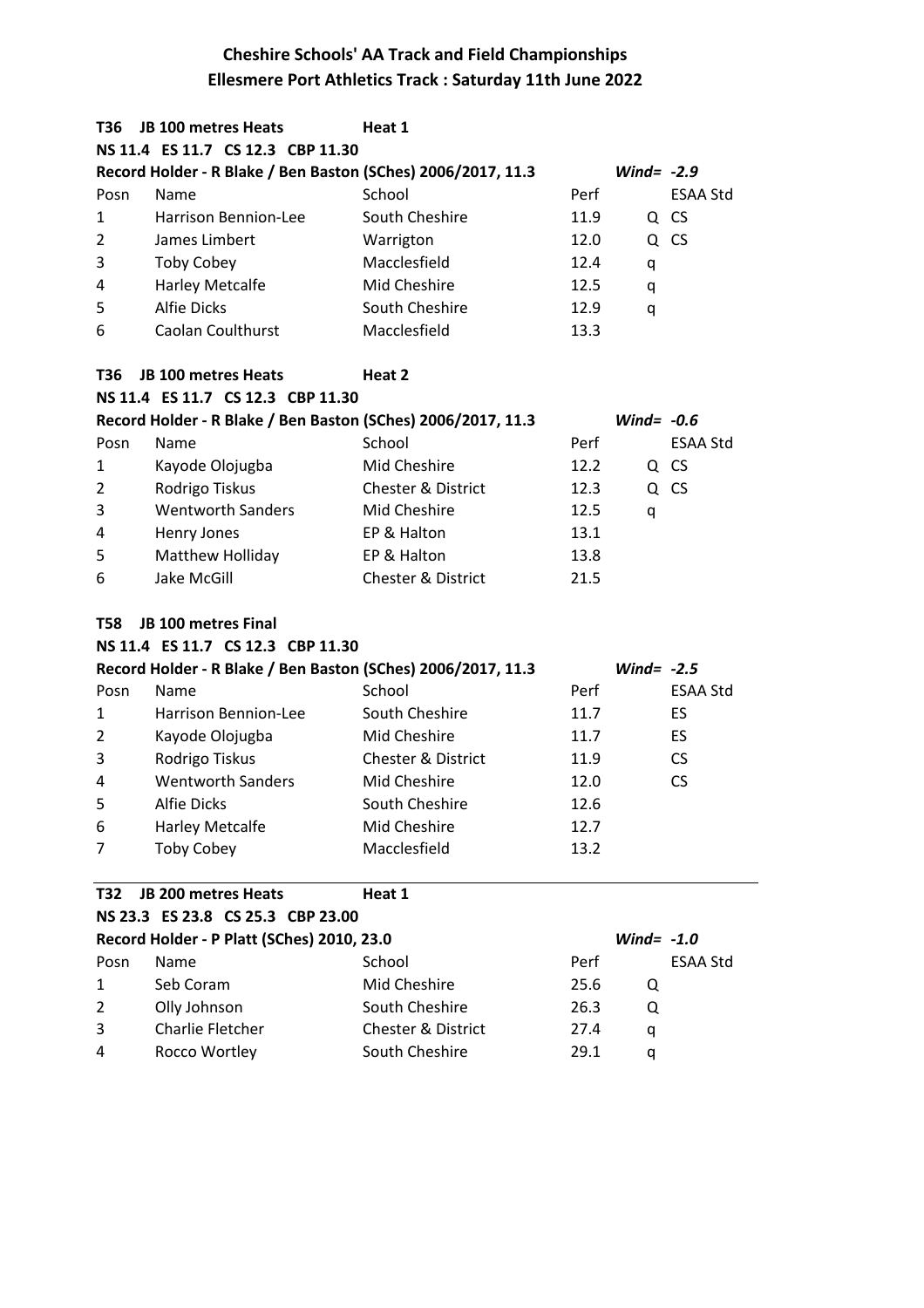| T32            | <b>JB 200 metres Heats</b>                 | Heat 2                        |      |              |                 |
|----------------|--------------------------------------------|-------------------------------|------|--------------|-----------------|
|                | NS 23.3 ES 23.8 CS 25.3 CBP 23.00          |                               |      |              |                 |
|                | Record Holder - P Platt (SChes) 2010, 23.0 |                               |      | Wind= $-2.0$ |                 |
| Posn           | Name                                       | School                        | Perf |              | <b>ESAA Std</b> |
| 1              | Samuel Keep                                | Macclesfield                  | 25.1 |              | Q CS            |
| 2              | <b>Brett Howarth</b>                       | South Cheshire                | 26.7 | Q            |                 |
| 3              | <b>Ted Cooper</b>                          | Mid Cheshire                  | 26.8 | q            |                 |
| 4              | <b>Isaac Timms</b>                         | EP & Halton                   | 29.4 | q            |                 |
| T54            | <b>JB 200 metres Final</b>                 |                               |      |              |                 |
|                | NS 23.3 ES 23.8 CS 25.3 CBP 23.00          |                               |      |              |                 |
|                | Record Holder - P Platt (SChes) 2010, 23.0 |                               |      | Wind= $0.0$  |                 |
| Posn           | Name                                       | School                        | Perf |              | <b>ESAA Std</b> |
| 1              | Samuel Keep                                | Macclesfield                  | 25.1 |              | <b>CS</b>       |
| $\overline{2}$ | Seb Coram                                  | Mid Cheshire                  | 25.8 |              |                 |
| 3              | Olly Johnson                               | South Cheshire                | 26.4 |              |                 |
| 4              | Charlie Fletcher                           | Chester & District            | 26.8 |              |                 |
| 5              | <b>Ted Cooper</b>                          | Mid Cheshire                  | 26.8 |              |                 |
| 6              | <b>Brett Howarth</b>                       | South Cheshire                | 27.5 |              |                 |
| T17            | <b>JB 300 metres Heats</b>                 | Heat 1                        |      |              |                 |
|                | NS 36.8 ES 37.8 CS 40.0 CBP 36.70          |                               |      |              |                 |
|                | Record Holder - T Baines (Warr) 2015, 36.7 |                               |      |              |                 |
| Posn           | Name                                       | School                        | Perf |              | <b>ESAA Std</b> |
| 1              | Caleb Adelini                              | Warrigton                     | 38.8 |              | Q CS            |
| $\overline{2}$ | Vaughan Bell                               | Macclesfield                  | 41.8 | Q            |                 |
| 3              | Harry Lee                                  | EP & Halton                   | 42.3 | q            |                 |
| 4              | <b>Ethan Knott</b>                         | <b>Chester &amp; District</b> | 42.7 | q            |                 |
| 5              | Callum Edwards                             | South Cheshire                | 43.1 |              |                 |
| 6              | Thomas Leah                                | EP & Halton                   | 44.1 |              |                 |
| T17            | JB 300 metres Heats                        | Heat 2                        |      |              |                 |
|                | NS 36.8 ES 37.8 CS 40.0 CBP 36.70          |                               |      |              |                 |
|                | Record Holder - T Baines (Warr) 2015, 36.7 |                               |      |              |                 |
| Posn           | Name                                       | School                        | Perf |              | ESAA Std        |
| 1              | Joe Elgin                                  | Mid Cheshire                  | 39.3 |              | Q CS            |
| 2              | Alex Wood                                  | Mid Cheshire                  | 39.8 |              | Q CS            |
| 3              | <b>Ben Davies</b>                          | EP & Halton                   | 40.1 | q            |                 |
| 4              | Jenson Swain                               | South Cheshire                | 42.3 | q            |                 |
| 5              | <b>Harry Nove</b>                          | Chester & District            | 43.6 |              |                 |
| 6              | <b>Finnan East</b>                         | Mid Cheshire                  | 44.8 |              |                 |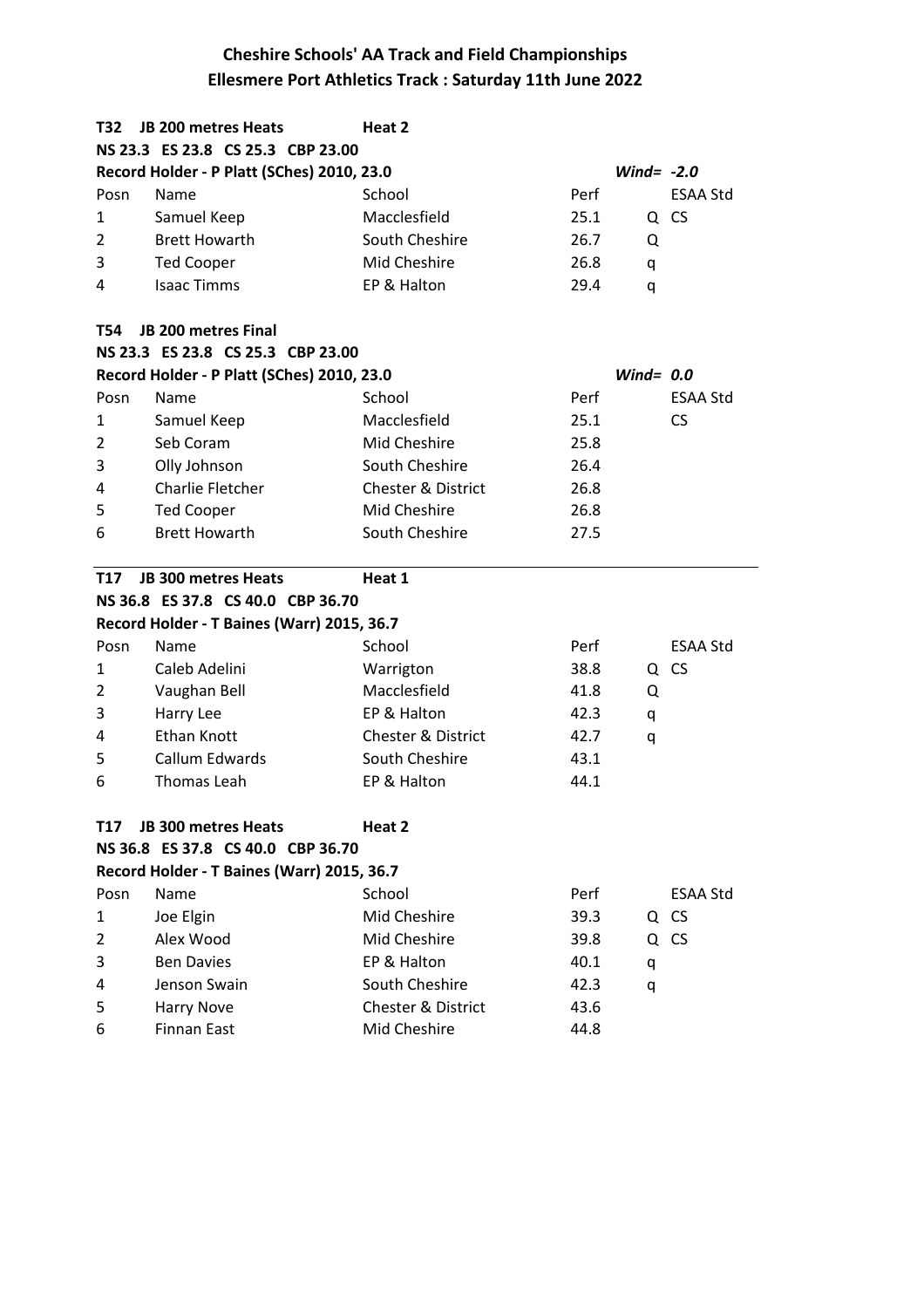| T44            | <b>JB 300 metres Final</b>                    |                               |             |                 |  |  |  |
|----------------|-----------------------------------------------|-------------------------------|-------------|-----------------|--|--|--|
|                | NS 36.8 ES 37.8 CS 40.0 CBP 36.70             |                               |             |                 |  |  |  |
|                | Record Holder - T Baines (Warr) 2015, 36.7    |                               |             |                 |  |  |  |
| Posn           | Name                                          | School                        | Perf        | <b>ESAA Std</b> |  |  |  |
| 1              | Caleb Adelini                                 | Warrigton                     | 39.2        | <b>CS</b>       |  |  |  |
| 2              | Joe Elgin                                     | Mid Cheshire                  | 39.6        | <b>CS</b>       |  |  |  |
| 3              | Alex Wood                                     | Mid Cheshire                  | 39.8        | <b>CS</b>       |  |  |  |
| 4              | <b>Ben Davies</b>                             | EP & Halton                   | 39.9        | <b>CS</b>       |  |  |  |
| 5              | Vaughan Bell                                  | Macclesfield                  | 43.6        |                 |  |  |  |
| <b>T21</b>     | <b>JB 800 metres Heats</b>                    | Heat 1                        |             |                 |  |  |  |
|                | NS 2:02.0 ES 2:04.0 CS 2:13.0 CBP 2:01.60     |                               |             |                 |  |  |  |
|                | Record Holder - J Birtles (Halt) 2015, 2:01.6 |                               |             |                 |  |  |  |
| Posn           | Name                                          | School                        | Perf        | <b>ESAA Std</b> |  |  |  |
| 1              | Jake Lewis                                    | Macclesfield                  | 2:17.0<br>Q |                 |  |  |  |
| $\overline{2}$ | <b>Arthur Elliot</b>                          | South Cheshire                | 2:21.4<br>Q |                 |  |  |  |
| 3              | Finn Douglas                                  | South Cheshire                | 2:24.1<br>q |                 |  |  |  |
| 4              | <b>Finlay Stanton</b>                         | Mid Cheshire                  | 2:27.2<br>q |                 |  |  |  |
| 5              | Callum Ikin                                   | South Cheshire                | 2:33.3      |                 |  |  |  |
| 6              | Ben Woods                                     | Warrigton                     | 2:34.2      |                 |  |  |  |
| T21            | <b>JB 800 metres Heats</b>                    | Heat 2                        |             |                 |  |  |  |
|                | NS 2:02.0 ES 2:04.0 CS 2:13.0 CBP 2:01.60     |                               |             |                 |  |  |  |
|                | Record Holder - J Birtles (Halt) 2015, 2:01.6 |                               |             |                 |  |  |  |
| Posn           | Name                                          | School                        | Perf        | <b>ESAA Std</b> |  |  |  |
| $\mathbf{1}$   | Jake Rowley                                   | Macclesfield                  | 2:12.3      | Q CS            |  |  |  |
| 2              | Alex Macnab                                   | EP & Halton                   | 2:13.3<br>Q |                 |  |  |  |
| 3              | Kian Maxwell-Keyes                            | <b>Chester &amp; District</b> | 2:24.9<br>q |                 |  |  |  |
| 4              | Will Wallis-Hedges                            | Mid Cheshire                  | 2:25.4<br>q |                 |  |  |  |
| 5              | <b>Matthew Seddon</b>                         | Warrigton                     | 2:27.8      |                 |  |  |  |
| 6              | Jack Rigby                                    | Macclesfield                  | 2:48.1      |                 |  |  |  |
| T48            | <b>JB 800 metres Final</b>                    |                               |             |                 |  |  |  |
|                | NS 2:02.0 ES 2:04.0 CS 2:13.0 CBP 2:01.60     |                               |             |                 |  |  |  |
|                | Record Holder - J Birtles (Halt) 2015, 2:01.6 |                               |             |                 |  |  |  |
| Posn           | Name                                          | School                        | Perf        | <b>ESAA Std</b> |  |  |  |
| 1              | Jake Rowley                                   | Macclesfield                  | 2:13.0      | <b>CS</b>       |  |  |  |
| 2              | Alex Macnab                                   | EP & Halton                   | 2:13.6      |                 |  |  |  |
| 3              | <b>Arthur Elliot</b>                          | South Cheshire                | 2:15.0      |                 |  |  |  |
| 4              | Jake Lewis                                    | Macclesfield                  | 2:22.6      |                 |  |  |  |
| 5              | Finn Douglas                                  | South Cheshire                | 2:23.8      |                 |  |  |  |
| 6              | Roman Johnson                                 | <b>Chester &amp; District</b> | 2:26.2      |                 |  |  |  |
| 7              | Kian Maxwell-Keyes                            | <b>Chester &amp; District</b> | 2:28.8      |                 |  |  |  |
|                |                                               |                               |             |                 |  |  |  |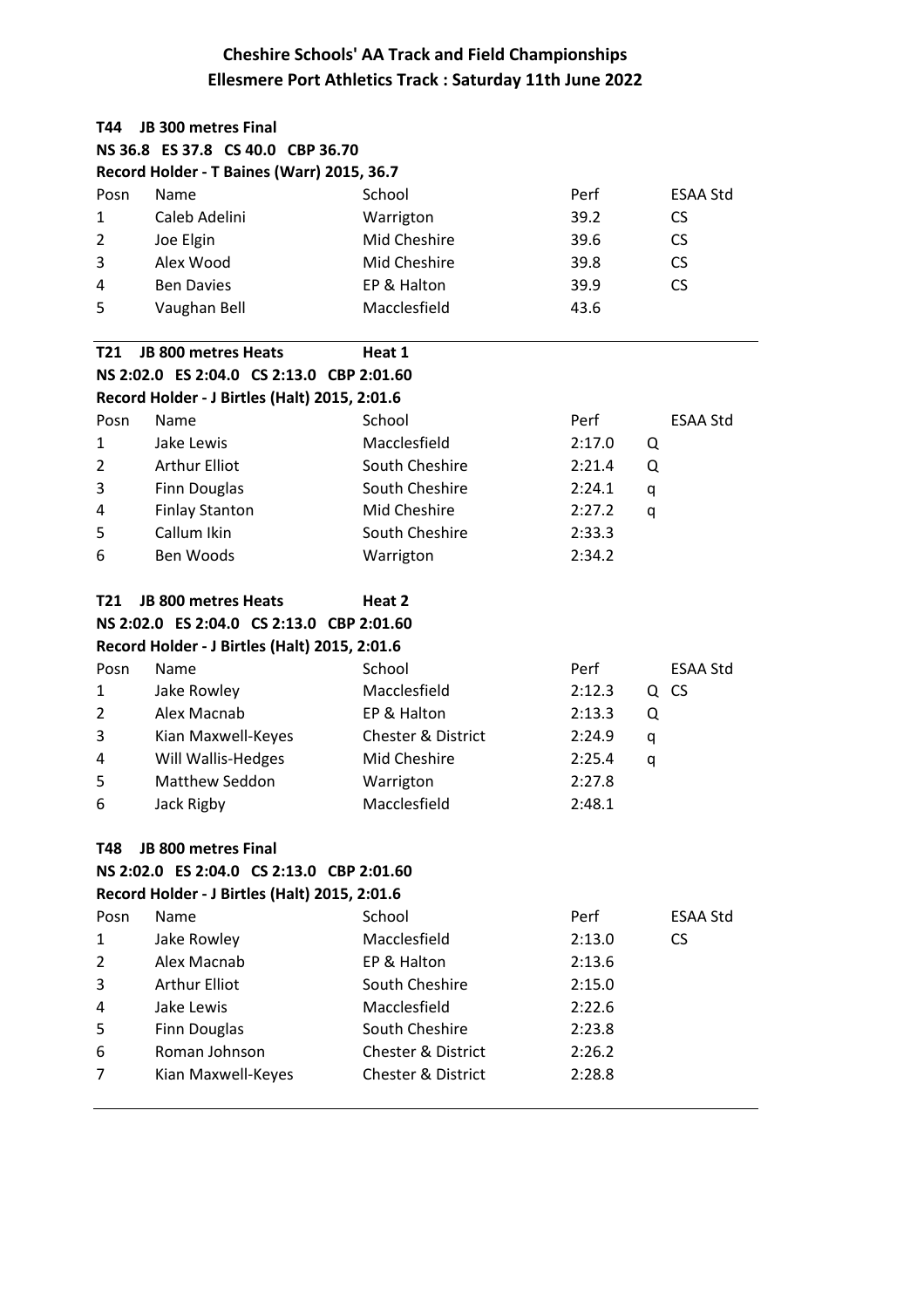| T13            | JB 1500 metres Final                             |                               |              |                 |
|----------------|--------------------------------------------------|-------------------------------|--------------|-----------------|
|                | NS 4:13.0 ES 4:20.0 CS 4:36.0 CBP 4:13.30        |                               |              |                 |
|                | Record Holder - J Adams (Macc) 1989, 4:13.3      |                               |              |                 |
| Posn           | Name                                             | School                        | Perf         | <b>ESAA Std</b> |
| 1              | Jack Marwood                                     | Warrigton                     | 4:28.9       | <b>CS</b>       |
| $\overline{2}$ | Jacob Pryor                                      | Warrigton                     | 4:36.8       |                 |
| 3              | Michael Wood                                     | Macclesfield                  | 4:37.3       |                 |
| 4              | Ben Cryer                                        | EP & Halton                   | 4:45.5       |                 |
| 5              | Charlie Rigby                                    | EP & Halton                   | 4:45.7       |                 |
| 6              | Fergus Woodward                                  | Mid Cheshire                  | 4:50.4       |                 |
| 7              | Hugh Noden                                       | Macclesfield                  | 4:51.7       |                 |
| 8              | Theo Wassall                                     | Mid Cheshire                  | 4:52.7       |                 |
| 9              | Sam Pickering                                    | South Cheshire                | 5:00.5       |                 |
| 10             | Joseph Harrison                                  | <b>Chester &amp; District</b> | 5:05.2       |                 |
| 11             | Adam Mayall                                      | South Cheshire                | 5:09.4       |                 |
| 12             | Noah Woolgar                                     | EP & Halton                   | 5:14.5       |                 |
| T25            | JB 80 metres Hurdles (84.0cm) Final              |                               |              |                 |
|                | NS 11.6 ES 12.0 CS 12.9 CBP 11.50                |                               |              |                 |
|                | Record Holder - D Bradley (Macc) 1991, 11.5      |                               | Wind= $-0.1$ |                 |
| Posn           | Name                                             | School                        | Perf         | <b>ESAA Std</b> |
| 1              | Reece Bradley                                    | South Cheshire                | 12.3         | <b>CS</b>       |
| $\overline{2}$ | <b>Henry Smith</b>                               | South Cheshire                | 12.8         | <b>CS</b>       |
| 3              | Jack Bestwick                                    | Mid Cheshire                  | 13.4         |                 |
| 4              | James Cammack                                    | Mid Cheshire                  | 13.7         |                 |
| 5              | Fraser Savage                                    | Warrigton                     | 13.8         |                 |
| 6              | Alex Buchanan                                    | <b>Chester &amp; District</b> | 15.0         |                 |
| <b>F25</b>     | <b>JB Long Jump</b>                              |                               |              |                 |
|                | NS 5.95 ES 5.80 CS 5.45 CBP 5.79                 |                               |              |                 |
|                | Record Holder - R Watson (ElPort) 1982, 5.79     |                               |              |                 |
| Posn           | Name                                             | School                        | Perf         | ESAA Std        |
| $\mathbf{1}$   | <b>Edward Millachip</b>                          | Mid Cheshire                  | 4.95         |                 |
| 2              | James Howarth                                    | South Cheshire                | 4.83         |                 |
| 3              | Kai Falloon                                      | Warrigton                     | 4.64         |                 |
| 4              | Jacob Garnett                                    | EP & Halton                   | 4.57         |                 |
| 5              | Reece Wyatt                                      | Mid Cheshire                  | 4.55         |                 |
| 6              | <b>Isaac Pemberton</b>                           | Mid Cheshire                  | 4.51         |                 |
| 7              | <b>Finlay Coakley-Harding</b>                    | EP & Halton                   | 3.72         |                 |
| F4             | <b>JB High Jump</b>                              |                               |              |                 |
|                | NS 1.78 ES 1.72 CS 1.60 CBP 1.85                 |                               |              |                 |
|                | Record Holder - Jacob Thompson (Macc) 2017, 1.85 |                               |              |                 |
| Posn           | Name                                             | School                        | Perf         | ESAA Std        |
| 1              | Joe Priestley                                    | Mid Cheshire                  | 1.55         |                 |
| $\overline{2}$ | K- Ci Pryde Domdji Ngameni Chester & District    |                               | 1.50         |                 |
| 3              | <b>Edward Jones</b>                              | Mid Cheshire                  | 1.45         |                 |
| 4              | Alexander Calvert                                | South Cheshire                | 1.45         |                 |

5 Michael Gillespie Mid Cheshire 1.40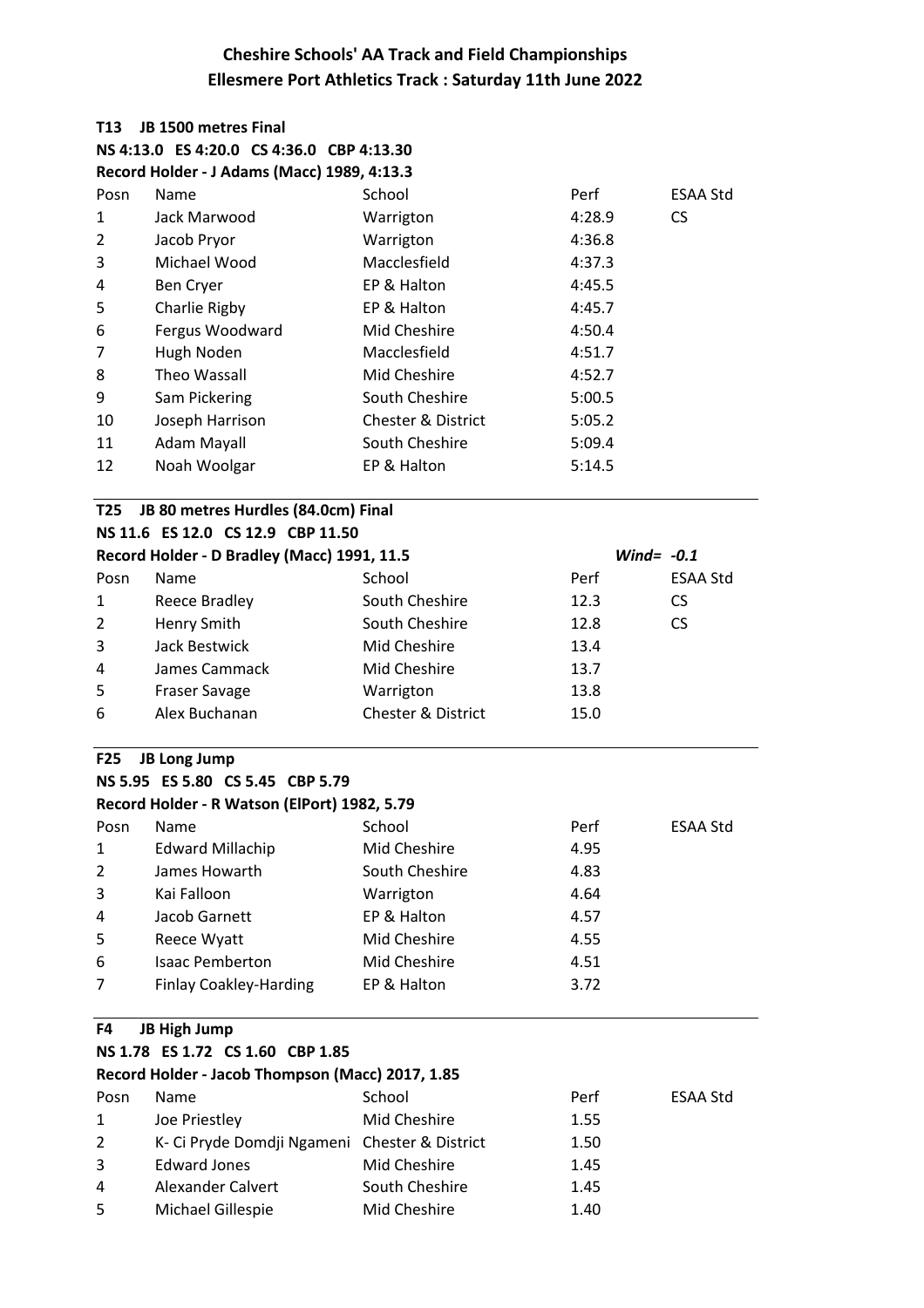| F14          | <b>JB Triple Jump</b>                          |                               |       |                 |  |  |
|--------------|------------------------------------------------|-------------------------------|-------|-----------------|--|--|
|              | NS 12.40 ES 12.00 CS 11.45 CBP 12.23           |                               |       |                 |  |  |
|              | Record Holder - P Bakes (MidChes) 1983, 12.23  |                               |       |                 |  |  |
| Posn         | Name                                           | School                        | Perf  | <b>ESAA Std</b> |  |  |
| $\mathbf{1}$ | <b>Ben Cutler</b>                              | <b>Chester &amp; District</b> | 10.92 |                 |  |  |
| 2            | James Thompson                                 | Mid Cheshire                  | 9.27  |                 |  |  |
| 3            | Leo Garrs                                      | <b>Chester &amp; District</b> | 8.83  |                 |  |  |
| 4            | <b>Ben Thomson</b>                             | <b>Mid Cheshire</b>           | 8.74  |                 |  |  |
| <b>F17</b>   | JB Shot 4Kg                                    |                               |       |                 |  |  |
|              | NS 13.30 ES 12.30 CS 11.20 CBP 16.00           |                               |       |                 |  |  |
|              | Record Holder - J Nicholls (NChes) 1980, 16.00 |                               |       |                 |  |  |
| Posn         | Name                                           | School                        | Perf  | <b>ESAA Std</b> |  |  |
| 1            | Nathan Brassington                             | Mid Cheshire                  | 11.97 | <b>CS</b>       |  |  |
| 2            | Jacob Crichton                                 | Macclesfield                  | 9.99  |                 |  |  |
| 3            | Zac Wilson                                     | Macclesfield                  | 9.78  |                 |  |  |
| 4            | Lawrence Obgonnaya                             | Mid Cheshire                  | 8.99  |                 |  |  |
| 5            | <b>Will Owens</b>                              | Warrigton                     | 8.88  |                 |  |  |
| 6            | <b>Tom Smelt</b>                               | <b>Mid Cheshire</b>           | 8.19  |                 |  |  |
| 7            | Caleb Pyper                                    | <b>Chester &amp; District</b> | 7.90  |                 |  |  |
| F21          | JB Javelin 600g                                |                               |       |                 |  |  |
|              | NS 47.00 ES 44.00 CS 39.00 CBP 49.92           |                               |       |                 |  |  |
|              | Record Holder - K Buckley (NChes) 1979, 49.92  |                               |       |                 |  |  |
| Posn         | Name                                           | School                        | Perf  | <b>ESAA Std</b> |  |  |
| 1            | Harry Greta                                    | EP & Halton                   | 37.28 |                 |  |  |
| 2            | <b>Toby Hulme</b>                              | Macclesfield                  | 26.78 |                 |  |  |
| 3            | <b>Issac Pickering</b>                         | South Cheshire                | 25.65 |                 |  |  |
| 4            | <b>Aaron Davies</b>                            | Mid Cheshire                  | 23.53 |                 |  |  |
| 5            | Sam Bradley                                    | Mid Cheshire                  | 20.54 |                 |  |  |
| <b>F22</b>   | JB Discus 1.25Kg                               |                               |       |                 |  |  |
|              | NS 38.00 ES 35.00 CS 30.50 CBP 39.64           |                               |       |                 |  |  |
|              | Record Holder - S Firth (nChes) 1981, 39.64    |                               |       |                 |  |  |
| Posn         | Name                                           | School                        | Perf  | ESAA Std        |  |  |
| 1            | Isaac Sobolowski                               | Chester & District            | 27.66 |                 |  |  |
| 2            | <b>Tom Lawrence</b>                            | Mid Cheshire                  | 24.97 |                 |  |  |
| 3            | George Caley                                   | <b>Chester &amp; District</b> | 20.01 |                 |  |  |
| 4            | Adam Jones                                     | Mid Cheshire                  | 19.38 |                 |  |  |
| 5            | <b>Daniel Shallcross</b>                       | Warrigton                     | 18.47 |                 |  |  |
| 6            | Matt Hitchen                                   | Mid Cheshire                  | 17.93 |                 |  |  |
| 7            | <b>Elliot Taylor</b>                           | Warrigton                     | 11.17 |                 |  |  |
| F1           | <b>JB Hammer 4Kg</b>                           |                               |       |                 |  |  |
|              | NS 45.00 ES 38.00 CS 31.00 CBP 51.02           |                               |       |                 |  |  |
|              | Record Holder - N Williams (SChes) 1996, 51.02 |                               |       |                 |  |  |
| Posn         | Name                                           | School                        | Perf  | <b>ESAA Std</b> |  |  |
| 1            | <b>Jake Sands</b>                              | Warrigton                     | 25.71 |                 |  |  |
| T38          | <b>IB 100 metres Heats</b>                     | Heat 1                        |       |                 |  |  |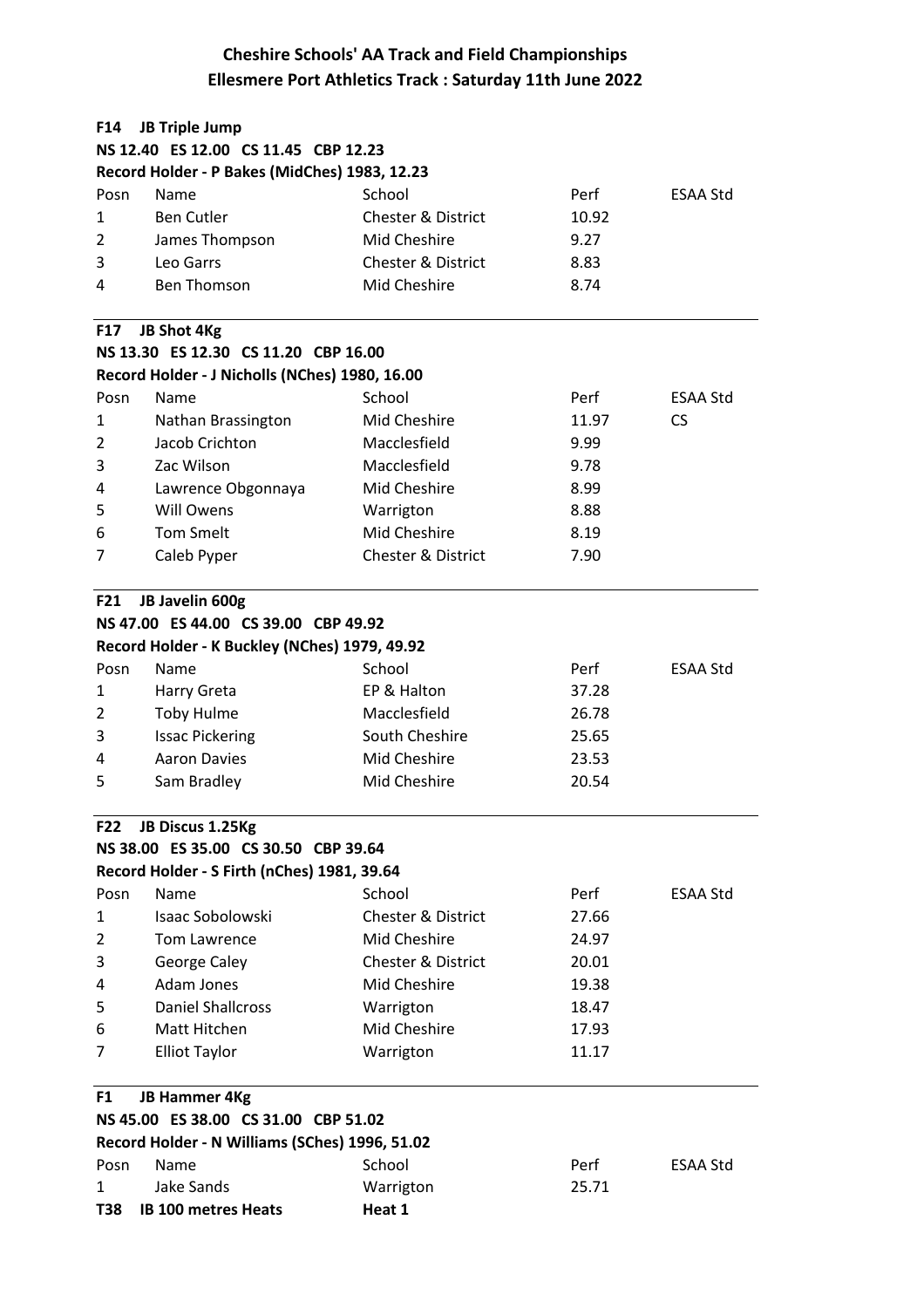#### **NS 11.0 ES 11.2 CS 11.7 CBP 11.00**

| Record Holder - Fisayo Williamson-Taylor (MidChes) 2016, 11.0 |                       |                               |      |   | Wind= $+1.3$    |
|---------------------------------------------------------------|-----------------------|-------------------------------|------|---|-----------------|
| Posn                                                          | <b>Name</b>           | School                        | Perf |   | <b>ESAA Std</b> |
| 1                                                             | Lewis Parsons         | <b>Chester &amp; District</b> | 12.2 | Q |                 |
| $\overline{2}$                                                | Joel Danghuar         | Warrigton                     | 12.3 | Q |                 |
| 3                                                             | <b>Frederick Hogg</b> | Macclesfield                  | 12.6 | q |                 |
| 4                                                             | Josh Goostrey         | South Cheshire                | 12.8 | a |                 |
| 5                                                             | Lucas Cotterill       | Macclesfield                  | 12.8 |   |                 |
| 6                                                             | Rafael Van Osselaer   | Mid Cheshire                  | 13.0 |   |                 |

#### **T38 IB 100 metres Heats Heat 2**

| NS 11.0 ES 11.2 CS 11.7 CBP 11.00 |                                                                               |                               |      |                 |  |  |  |
|-----------------------------------|-------------------------------------------------------------------------------|-------------------------------|------|-----------------|--|--|--|
|                                   | Record Holder - Fisayo Williamson-Taylor (MidChes) 2016, 11.0<br>Wind= $-1.6$ |                               |      |                 |  |  |  |
| Posn                              | Name                                                                          | School                        | Perf | <b>ESAA Std</b> |  |  |  |
| $\mathbf{1}$                      | Christy Edwards                                                               | Warrigton                     | 11.8 | Q               |  |  |  |
| $2^{\circ}$                       | Hugh Parry                                                                    | <b>Chester &amp; District</b> | 12.4 | Q               |  |  |  |
| 3                                 | Jayden Tang                                                                   | South Cheshire                | 12.4 | q               |  |  |  |
| 4                                 | Luca Mendonca De Pereira                                                      | Mid Cheshire                  | 12.7 | q               |  |  |  |
| 5                                 | Ben Ladley                                                                    | South Cheshire                | 12.9 |                 |  |  |  |
| 6                                 | Joe Newman                                                                    | Macclesfield                  | 13.3 |                 |  |  |  |

#### **T60 IB 100 metres Final**

|  |  | NS 11.0 ES 11.2 CS 11.7 CBP 11.00 |  |  |  |
|--|--|-----------------------------------|--|--|--|
|--|--|-----------------------------------|--|--|--|

|                | Record Holder - Fisayo Williamson-Taylor (MidChes) 2016, 11.0 |                               | $Wind =$ |          |
|----------------|---------------------------------------------------------------|-------------------------------|----------|----------|
| Posn           | Name                                                          | School                        | Perf     | ESAA Std |
| 1              | Lewis Parsons                                                 | <b>Chester &amp; District</b> | 11.9     |          |
| 2              | Joel Danghuar                                                 | Warrigton                     | 12.1     |          |
| 3              | Christy Edwards                                               | Warrigton                     | 12.2     |          |
| $\overline{4}$ | Hugh Parry                                                    | Chester & District            | 12.3     |          |
| 5              | <b>Frederick Hogg</b>                                         | Macclesfield                  | 12.4     |          |
| 6              | Luca Mendonca De Pereira                                      | Mid Cheshire                  | 12.5     |          |
| $\overline{7}$ | Jayden Tang                                                   | South Cheshire                | 13.1     |          |
| 8              | Josh Goostrey                                                 | South Cheshire                | 13.2     |          |

#### **T34 IB 200 metres Heats Heat 1**

| NS 22.2 ES 22.7 CS 24.0 CBP 21.90                           |                     |                               |      |   |                 |  |
|-------------------------------------------------------------|---------------------|-------------------------------|------|---|-----------------|--|
| Record Holder - L Clowes (SChes) 2009, 21.9<br>Wind= $+2.0$ |                     |                               |      |   |                 |  |
| Posn                                                        | Name                | School                        | Perf |   | <b>ESAA Std</b> |  |
| 1                                                           | Alex Leadbeater     | Warrigton                     | 23.2 |   | Q CS            |  |
| $\overline{2}$                                              | James Verbikas      | South Cheshire                | 23.7 |   | Q CS            |  |
| 3                                                           | Kebba Gaye          | South Cheshire                | 23.7 | q | <b>CS</b>       |  |
| 4                                                           | Harry Neal          | <b>Chester &amp; District</b> | 25.2 | q |                 |  |
| 5                                                           | Zac McLaughlin      | Mid Cheshire                  | 26.5 |   |                 |  |
| 6                                                           | <b>Elliott Hack</b> | Mid Cheshire                  | 26.8 |   |                 |  |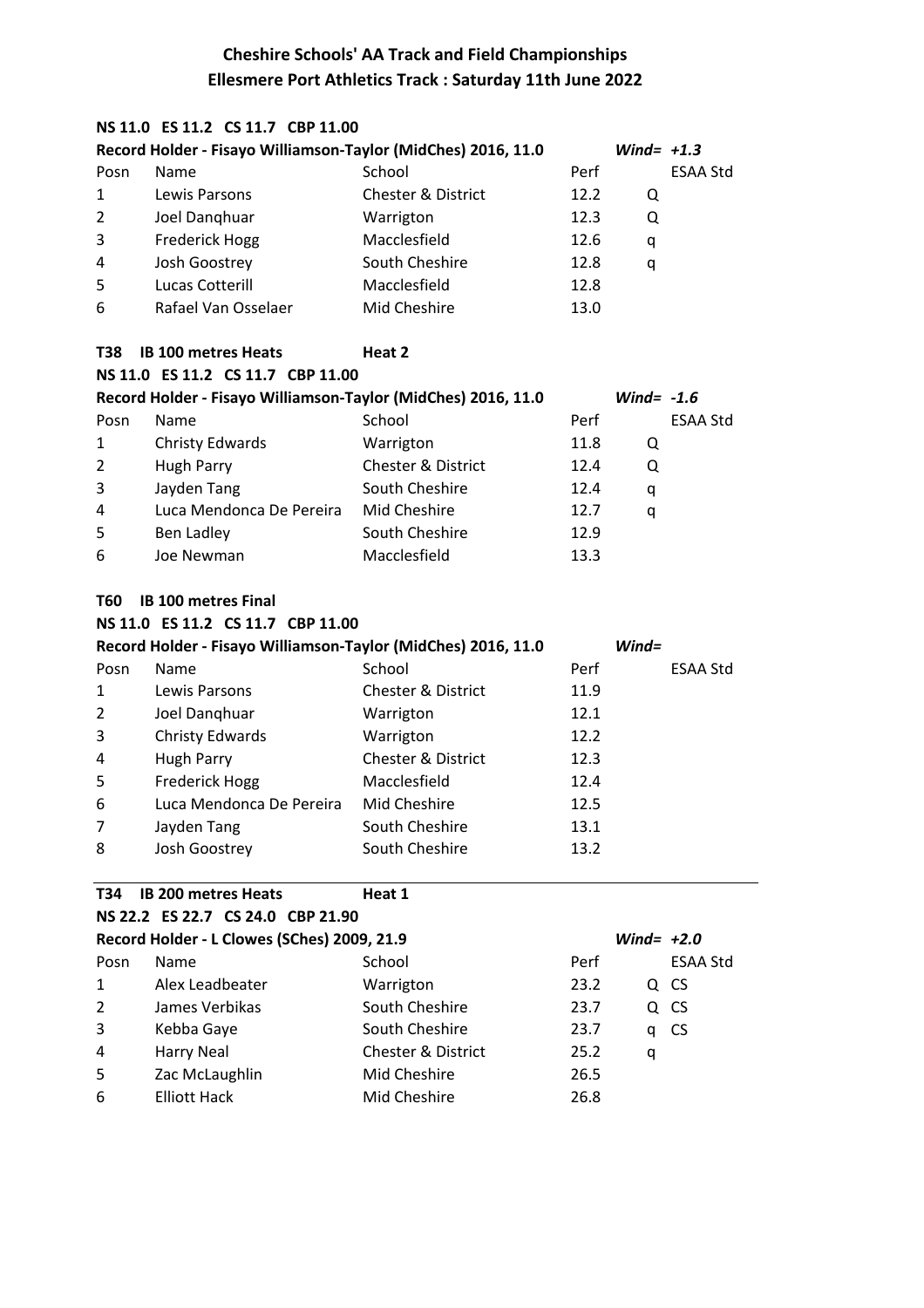| T34            | <b>IB 200 metres Heats</b>                      | Heat 2                        |              |                 |
|----------------|-------------------------------------------------|-------------------------------|--------------|-----------------|
|                | NS 22.2 ES 22.7 CS 24.0 CBP 21.90               |                               |              |                 |
|                | Record Holder - L Clowes (SChes) 2009, 21.9     |                               | Wind= $-0.8$ |                 |
| Posn           | Name                                            | School                        | Perf         | <b>ESAA Std</b> |
| 1              | <b>Archie Davis</b>                             | Macclesfield                  | 24.0         | Q CS            |
| 2              | Robert Austin                                   | <b>Chester &amp; District</b> | 24.2<br>Q    |                 |
| 3              | George Huyton                                   | EP & Halton                   | 25.6<br>q    |                 |
| 4              | Kristian Pingol                                 | Mid Cheshire                  | 25.9<br>q    |                 |
| 5              | Ieuan Jones                                     | EP & Halton                   | 26.3         |                 |
|                |                                                 |                               |              |                 |
| T56            | <b>IB 200 metres Final</b>                      |                               |              |                 |
|                | NS 22.2 ES 22.7 CS 24.0 CBP 21.90               |                               |              |                 |
|                | Record Holder - L Clowes (SChes) 2009, 21.9     |                               | Wind= $+2.0$ |                 |
| Posn           | Name                                            | School                        | Perf         | <b>ESAA Std</b> |
| 1              | Alex Leadbeater                                 | Warrigton                     | 22.6         | ES              |
| $\overline{2}$ | Kebba Gaye                                      | South Cheshire                | 23.8         | CS              |
| 3              | <b>Robert Austin</b>                            | <b>Chester &amp; District</b> | 23.9         | <b>CS</b>       |
| 4              | James Verbikas                                  | South Cheshire                | 24.1         |                 |
| 5              | <b>Archie Davis</b>                             | Macclesfield                  | 24.3         |                 |
| 6              | <b>Harry Neal</b>                               | <b>Chester &amp; District</b> | 25.1         |                 |
| T43            | <b>IB 400 metres Final</b>                      |                               |              |                 |
|                | NS 49.5 ES 51.1 CS 53.4 CBP 49.90               |                               |              |                 |
|                | Record Holder - J Stringer (MidChes) 2007, 49.9 |                               |              |                 |
| Posn           | Name                                            | School                        | Perf         | <b>ESAA Std</b> |
| 1              | <b>Fergus Garland</b>                           | EP & Halton                   | 52.2         | <b>CS</b>       |
| $\overline{2}$ | Adam Cunningham                                 | South Cheshire                | 58.6         |                 |
| 3              | Patrick Webb                                    | <b>Chester &amp; District</b> | 59.1         |                 |
| <b>T50</b>     | <b>IB 800 metres Final</b>                      |                               |              |                 |
|                | NS 1:55.0 ES 1:57.0 CS 2:05.0 CBP 1:55.30       |                               |              |                 |
|                | Record Holder - J Adams (Macc) 1991, 1:55.3     |                               |              |                 |
| Posn           | Name                                            | School                        | Perf         | <b>ESAA Std</b> |
| 1              | Isaac Leydon                                    | South Cheshire                | 2:02.8       | <b>CS</b>       |
| $\overline{2}$ | Philip Goodfellow                               | Macclesfield                  | 2:02.9       | <b>CS</b>       |
| 3              | Harry Oakes                                     | South Cheshire                | 2:15.9       |                 |
| 4              | Sam Pearce                                      | Macclesfield                  | 2:16.9       |                 |
| 5              | Sam Bradbury                                    | South Cheshire                | 2:18.5       |                 |
| 6              | Kyle Garratt                                    | Mid Cheshire                  | 2:33.7       |                 |
|                |                                                 |                               |              |                 |
| 7              | Zach Entristle                                  | Macclesfield                  | <b>DNF</b>   |                 |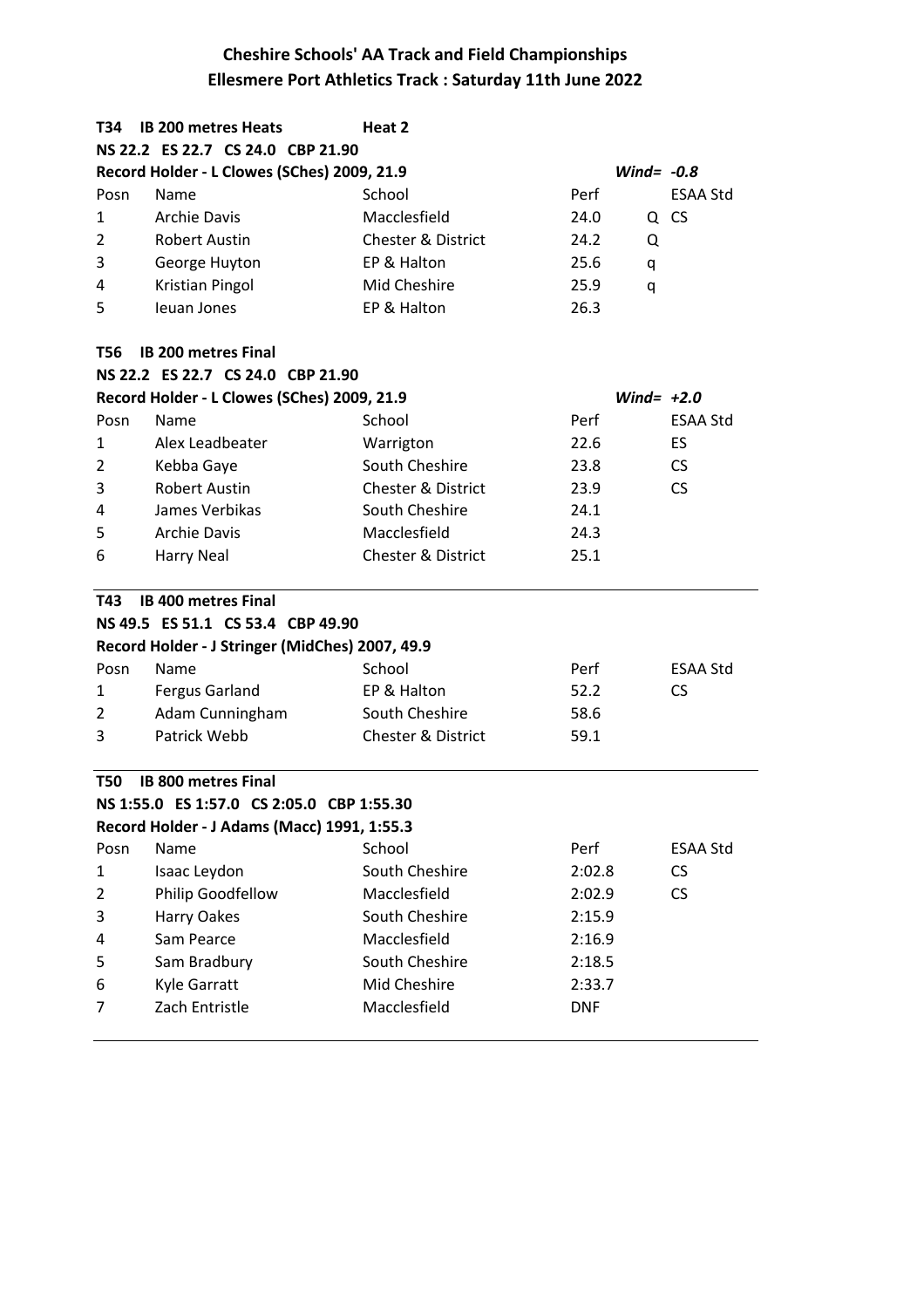| Т6                               | <b>IB 1500 metres Final</b>                                |                               |         |                 |  |
|----------------------------------|------------------------------------------------------------|-------------------------------|---------|-----------------|--|
|                                  | NS 4:03.0 ES 4:06.0 CS 4:20.0 CBP 4:07.30                  |                               |         |                 |  |
|                                  | Record Holder - S Broadhurst (Warr) 2007, 4:07.3           |                               |         |                 |  |
| Posn                             | Name                                                       | School                        | Perf    | <b>ESAA Std</b> |  |
| 1                                | <b>Robbie Price</b>                                        | Mid Cheshire                  | 4:14.6  | <b>CS</b>       |  |
| $\overline{2}$                   | <b>Ben Pucill</b>                                          | Warrigton                     | 4:21.5  |                 |  |
| 3                                | Luke Parker                                                | EP & Halton                   | 4:26.3  |                 |  |
| 4                                | <b>Matthew Jones</b>                                       | <b>Chester &amp; District</b> | 4:28.2  |                 |  |
| 5                                | <b>Tom Corwood</b>                                         | Mid Cheshire                  | 4:31.0  |                 |  |
| 6                                | Rhys Crozedale                                             | EP & Halton                   | 4:36.0  |                 |  |
| 7                                | <b>Ellis Hancock</b>                                       | <b>Chester &amp; District</b> | 5:05.7  |                 |  |
| T10                              | <b>IB 3000 metres Final</b>                                |                               |         |                 |  |
|                                  | NS 8:50.0 ES 8:56.0 CS 9:30.0 CBP 8:49.90                  |                               |         |                 |  |
|                                  | Record Holder - Finn Proffitt (Macclesfield) (2019) 8:49.9 |                               |         |                 |  |
| Posn                             | Name                                                       | School                        | Perf    | ESAA Std        |  |
| 1                                | Rhys Bowden                                                | Mid Cheshire                  | 9:38.1  |                 |  |
| $\overline{2}$                   | Tom Taylor                                                 | Mid Cheshire                  | 9:39.8  |                 |  |
| 3                                | <b>Kieran Blagg</b>                                        | Warrigton                     | 13:00.9 |                 |  |
| T2                               | IB 400 metres Hurdles (84.0cm) Final                       |                               |         |                 |  |
|                                  | NS 56.5 ES 58.5 CS 60.5 CBP 55.90                          |                               |         |                 |  |
|                                  | Record Holder - J Webster (MidChes) 2011, 55.9             |                               |         |                 |  |
| Posn                             | Name                                                       | School                        | Perf    | ESAA Std        |  |
| 1                                | <b>Samael Lunt</b>                                         | <b>EP &amp; Halton</b>        | 53.9    | <b>NS/CBP</b>   |  |
| 2                                | <b>Archie Varley</b>                                       | South Cheshire                | 63.2    |                 |  |
| <b>F12</b>                       | <b>IB Long Jump</b>                                        |                               |         |                 |  |
|                                  | NS 6.80 ES 6.40 CS 6.00 CBP 6.78                           |                               |         |                 |  |
|                                  | Record Holder - M Rolling (SChes) 2007, 6.78               |                               |         |                 |  |
| Posn                             | Name                                                       | School                        | Perf    | <b>ESAA Std</b> |  |
| $\mathbf{1}$                     | Callum Wain                                                | South Cheshire                | 6.01    | CS.             |  |
| $\overline{2}$                   | <b>Tom Danson</b>                                          | Macclesfield                  | 5.76    |                 |  |
| 3                                | Zak Rogers                                                 | Chester & District            | 5.68    |                 |  |
| 4                                | Chris Ainscough                                            | Mid Cheshire                  | 5.29    |                 |  |
| <b>IB High Jump</b><br>F11       |                                                            |                               |         |                 |  |
| NS 1.96 ES 1.90 CS 1.75 CBP 1.95 |                                                            |                               |         |                 |  |
|                                  | Record Holder - D Wright (Chest) 1996, 1.95                |                               |         |                 |  |
| Posn                             | Name                                                       | School                        | Perf    | ESAA Std        |  |
| 1                                | Haydn Blunn                                                | Macclesfield                  | 1.80    | <b>CS</b>       |  |
| $\overline{2}$                   | Eoghan Pimlatt                                             | Mid Cheshire                  | 1.60    |                 |  |
| 3                                | Rafael Davidson                                            | Chester & District            | 1.60    |                 |  |
| 4                                | Tom McLoughlin                                             | Macclesfield                  | 1.55    |                 |  |
| 5                                | Luke Carey                                                 | Chester & District            | 1.50    |                 |  |
| 6                                | <b>Charlie Bird</b>                                        | Mid Cheshire                  | 1.45    |                 |  |
| 7                                | <b>Antoine Donnelly</b>                                    | Chester & District            | 1.45    |                 |  |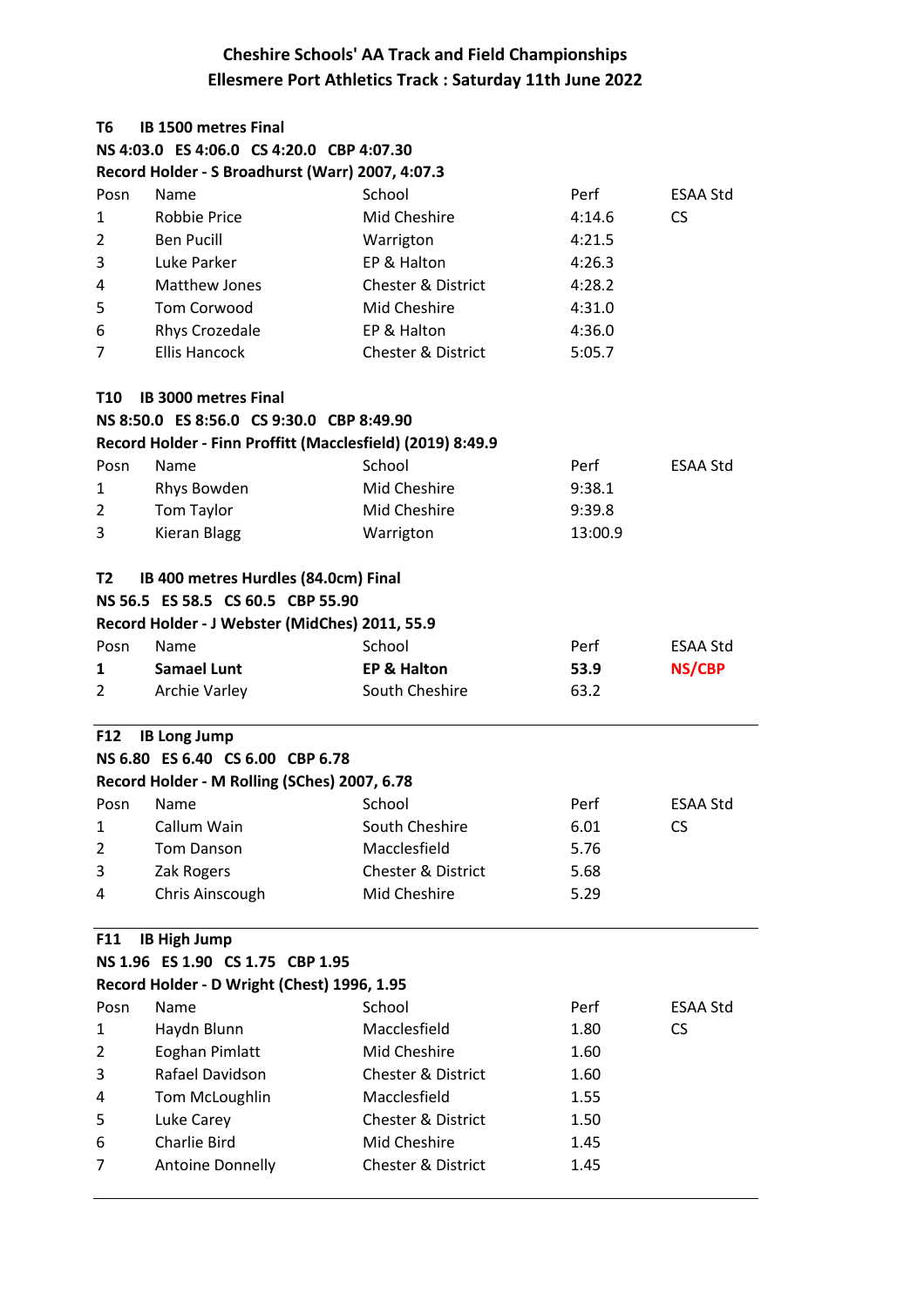| F29            | <b>IB Triple Jump</b>                             |                               |              |                 |
|----------------|---------------------------------------------------|-------------------------------|--------------|-----------------|
|                | NS 13.70 ES 13.20 CS 12.50 CBP 13.66              |                               |              |                 |
|                | Record Holder - A Howells (SChes) 2011, 13.66     |                               |              |                 |
| Posn           | Name                                              | School                        | Perf         | ESAA Std        |
| 1              | Ethan Pender                                      | South Cheshire                | 11.80        |                 |
| 2              | Nick Watson                                       | Mid Cheshire                  | 11.53        |                 |
| 3              | Alfie Carter                                      | South Cheshire                | 11.19        |                 |
| 4              | <b>Thomas Southern</b>                            | Mid Cheshire                  | 10.03        |                 |
| 5              | Mat McKenzie                                      | Macclesfield                  | 9.59         |                 |
| 6              | Luca Richards                                     | <b>Chester &amp; District</b> | 9.30         |                 |
| F23            | <b>IB Shot 5Kg</b>                                |                               |              |                 |
|                | NS 14.20 ES 13.20 CS 11.90 CBP 16.49              |                               |              |                 |
|                | Record Holder - George Hyde (MidChes) 2017, 16.49 |                               |              |                 |
| Posn           | Name                                              | School                        | Perf         | ESAA Std        |
| 1              | George Tongue                                     | Macclesfield                  | 10.93        |                 |
| $\overline{2}$ | Ryan Nolan                                        | South Cheshire                | 10.47        |                 |
| 3              | Rahim Siddiqui                                    | Mid Cheshire                  | 9.00         |                 |
| 4              | Harry Arden                                       | <b>Chester &amp; District</b> | 8.82         |                 |
| 5              | Douglas Dobson                                    | <b>Chester &amp; District</b> | 8.73         |                 |
|                |                                                   |                               |              |                 |
| F7             | IB Javelin 700g                                   |                               |              |                 |
|                | NS 54.00 ES 52.00 CS 45.00 CBP 59.25              |                               |              |                 |
|                | Record Holder - N Williams (SChes) 1998, 59.25    |                               |              |                 |
| Posn           | Name                                              | School                        | Perf         | ESAA Std        |
| 1              | Charlie Orphanides                                | Macclesfield                  | 39.81        |                 |
| 2              | Mike Taylor                                       | Mid Cheshire                  | 36.67        |                 |
| 3              | <b>Will Roberts</b>                               | Macclesfield                  | 36.42        |                 |
| 4              | Fin Ikin                                          | South Cheshire                | 33.54        |                 |
| 5              | Jacob Hough                                       | Mid Cheshire                  | 28.50        |                 |
| 6              | Marcus Lowe                                       | Mid Cheshire                  | 27.99        |                 |
| 7              | Ue Hong Luk                                       | <b>Chester &amp; District</b> | 25.49        |                 |
| <b>F16</b>     | <b>IB Discus 1.5Kg</b>                            |                               |              |                 |
|                | NS 44.00 ES 41.00 CS 34.00 CBP 45.14              |                               |              |                 |
|                | Record Holder - M Lewis (Macc) 1992, 45.14        |                               |              |                 |
| Posn           | Name                                              | School                        | Perf         | ESAA Std        |
| 1              | Seb Valentine                                     | Macclesfield                  | 37.78        | <b>CS</b>       |
| 2              | Dan Daley                                         | Mid Cheshire                  | 29.18        |                 |
| 3              | Zak Chamun                                        | Warrigton                     | 25.92        |                 |
| 4              | <b>Thomas Taggart</b>                             | Chester & District            | 22.33        |                 |
| T40            | SB 100 metres Final                               |                               |              |                 |
|                | NS 10.8 ES 11.0 CS 11.5 CBP 10.70                 |                               |              |                 |
|                | Record Holder - A Condon (Halton) 1992, 10.7      |                               | Wind= $+0.1$ |                 |
| Posn           | Name                                              | School                        | Perf         | <b>ESAA Std</b> |
| 1              | Theo Danquah                                      | Mid Cheshire                  | 11.4         | <b>CS</b>       |
|                |                                                   |                               |              |                 |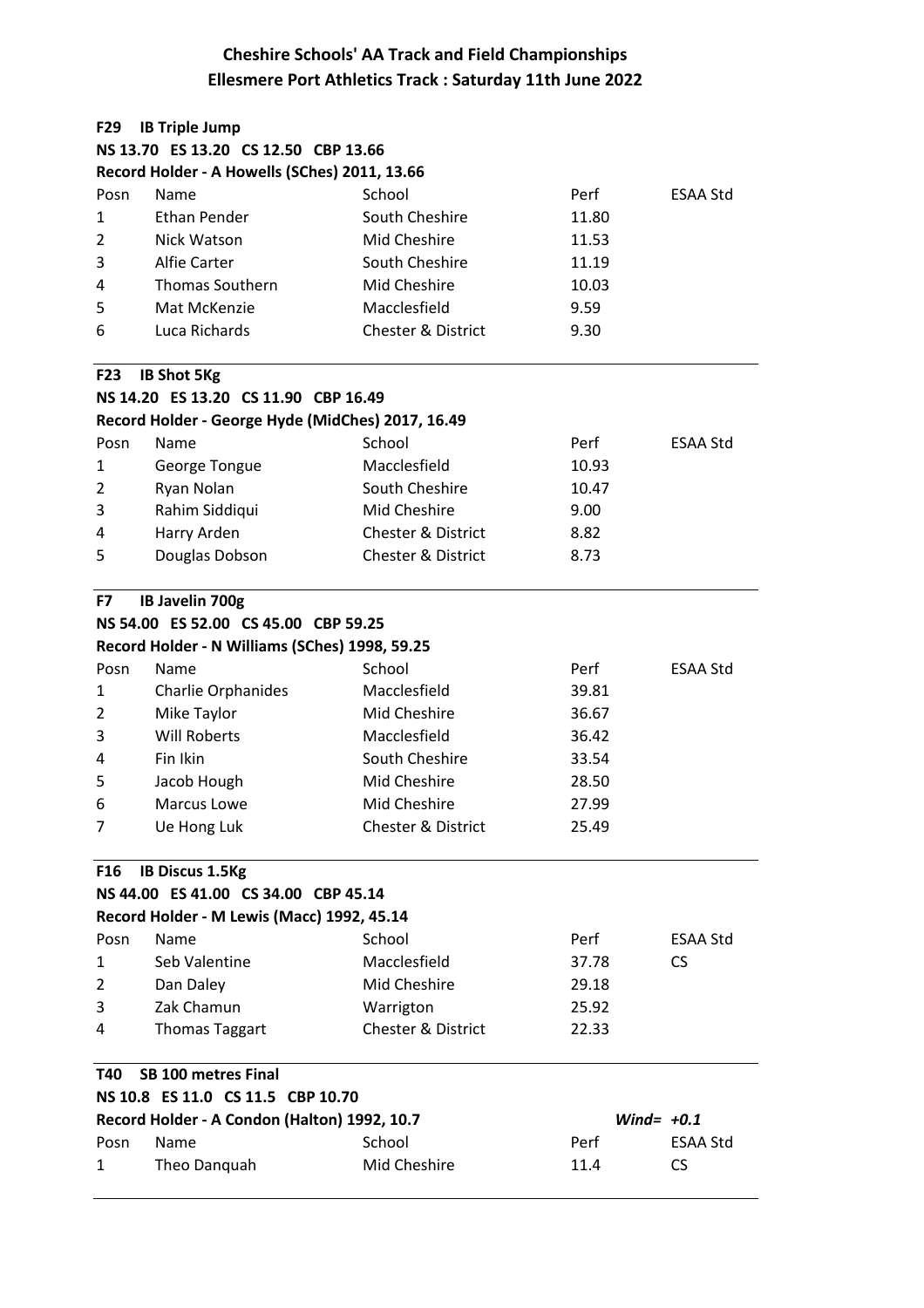| T30            | <b>SB 200 metres Final</b>                       |                               |              |                 |  |
|----------------|--------------------------------------------------|-------------------------------|--------------|-----------------|--|
|                | NS 21.9 ES 22.2 CS 23.3 CBP 21.90                |                               |              |                 |  |
|                | Record Holder - A Condon (Halton) 1992, 21.9     |                               | Wind= $+1.1$ |                 |  |
| Posn           | Name                                             | School                        | Perf         | <b>ESAA Std</b> |  |
| 1              | Theo Danquah                                     | Mid Cheshire                  | 23.0         | <b>CS</b>       |  |
| T42            | <b>SB 400 metres Final</b>                       |                               |              |                 |  |
|                | NS 48.8 ES 49.5 CS 52.5 CBP 48.00                |                               |              |                 |  |
|                | Record Holder - A Buckley (Chest) 1998, 48.0     |                               |              |                 |  |
| Posn           | Name                                             | School                        | Perf         | <b>ESAA Std</b> |  |
| 1              | <b>Ben Verbikas</b>                              | South Cheshire                | 51.0         | CS.             |  |
| $\mathcal{P}$  | Patrick Griffith                                 | Mid Cheshire                  | 52.8         |                 |  |
| T52            | <b>SB 800 metres Final</b>                       |                               |              |                 |  |
|                | NS 1:52.0 ES 1:54.0 CS 2:02.0 CBP 1:53.80        |                               |              |                 |  |
|                | Record Holder - S Broadhurst (Warr) 2009, 1:53.8 |                               |              |                 |  |
| Posn           | Name                                             | School                        | Perf         | ESAA Std        |  |
| 1              | Sam Hollins                                      | <b>Chester &amp; District</b> | 2:07.0       |                 |  |
|                | T15 SB 110 metres Hurdles (99.1cm) Final         |                               |              |                 |  |
|                | NS 14.6 ES 15.3 CS 16.2 CBP 14.70                |                               |              |                 |  |
|                | Record Holder - S Alexander (NChes) 2002, 14.7   |                               | $Wind =$     |                 |  |
| Posn           | Name                                             | School                        | Perf         | <b>ESAA Std</b> |  |
| 1              | Drew Bradley                                     | South Cheshire                | 16.2         | CS.             |  |
| T3             | SB 400 metres Hurdles (91.4cm) Final             |                               |              |                 |  |
|                | NS 55.0 ES 57.2 CS 59.5 CBP 54.30                |                               |              |                 |  |
|                | Record Holder - J Webster (MidChes) 2013, 54.3   |                               |              |                 |  |
| Posn           | Name                                             | School                        | Perf         | <b>ESAA Std</b> |  |
| 1              | <b>Ben Verbikas</b>                              | South Cheshire                | 54.2         | NS.             |  |
| F13            | <b>SB Long Jump</b>                              |                               |              |                 |  |
|                | NS 6.80 ES 6.70 CS 6.25 CBP 6.90                 |                               |              |                 |  |
|                | Record Holder - M Bridle (MidChes) 1994, 6.90    |                               |              |                 |  |
| Posn           | Name                                             | School                        | Perf         | <b>ESAA Std</b> |  |
| 1              | Sam Danson                                       | Macclesfield                  | 6.30         | <b>CS</b>       |  |
| $\overline{2}$ | Alex Causton                                     | Mid Cheshire                  | 6.04         |                 |  |
| 3              | Harrison Krippner                                | Mid Cheshire                  | 5.20         |                 |  |
| <b>F30</b>     | <b>SB Triple Jump</b>                            |                               |              |                 |  |
|                | NS 14.20 ES 13.70 CS 12.85 CBP 14.15             |                               |              |                 |  |
|                | Record Holder - , 14.15                          |                               |              |                 |  |
| Posn           | Name                                             | School                        | Perf         | ESAA Std        |  |
| 1              | Alex Causton                                     | Mid Cheshire                  | 11.74        |                 |  |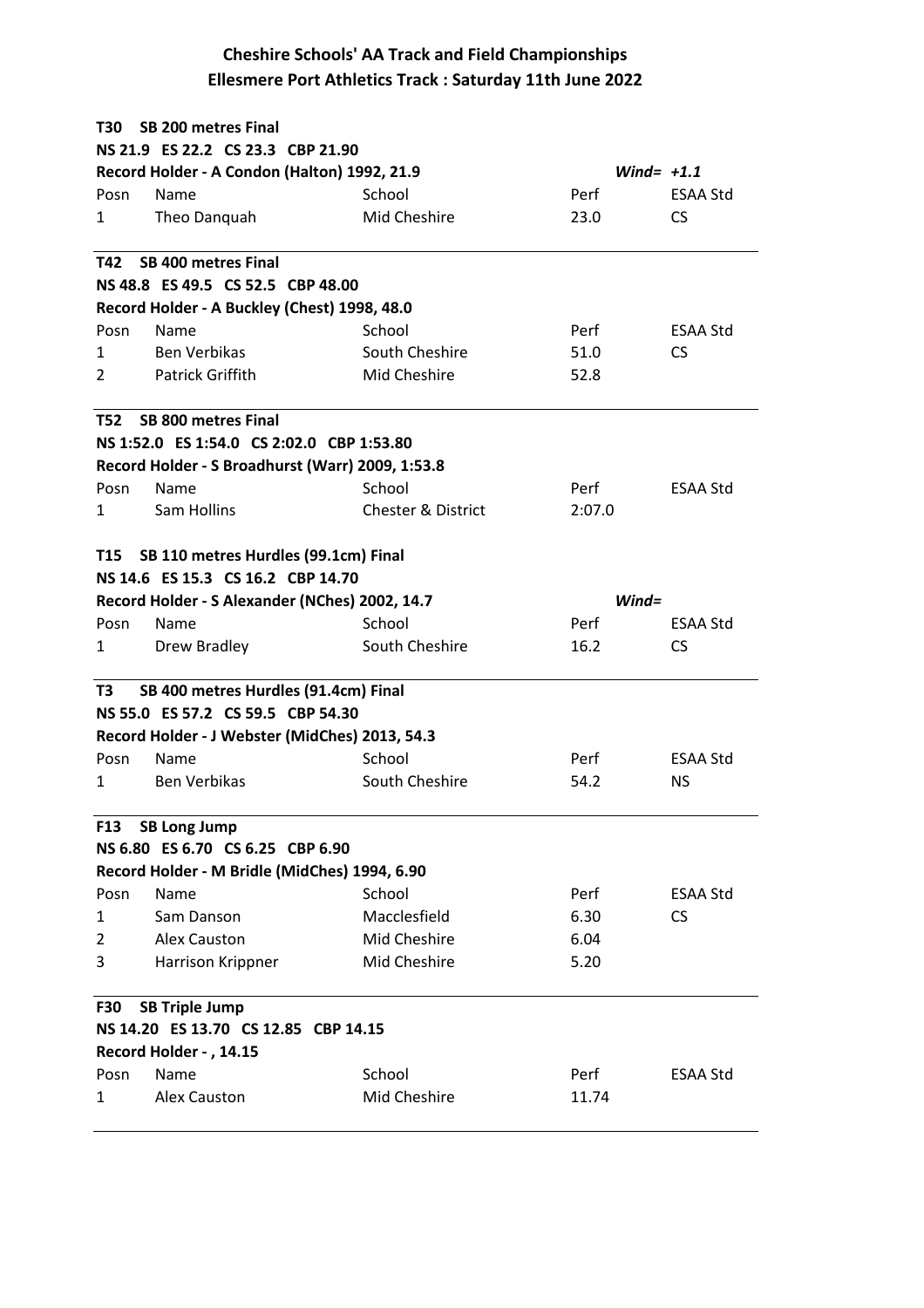| F8             | SB Javelin 800g                              |                               |       |                 |  |  |
|----------------|----------------------------------------------|-------------------------------|-------|-----------------|--|--|
|                | NS 56.00 ES 52.00 CS 46.00 CBP 57.08         |                               |       |                 |  |  |
|                | Record Holder - R Good (Macc) 1976, 57.08    |                               |       |                 |  |  |
| Posn           | Name                                         | School                        | Perf  | <b>ESAA Std</b> |  |  |
| 1              | Oliver Atkinson                              | South Cheshire                | 42.49 |                 |  |  |
| 2              | Harrison Krippner                            | Mid Cheshire                  | 20.77 |                 |  |  |
| <b>T35</b>     | JG 100 metres Heats                          | Heat 1                        |       |                 |  |  |
|                | NS 12.4 ES 12.7 CS 13.3 CBP 12.40            |                               |       |                 |  |  |
|                | Record Holder - K Chadwick (Warr) 2014, 12.4 |                               |       | Wind= $-1.5$    |  |  |
| Posn           | Name                                         | School                        | Perf  | <b>ESAA Std</b> |  |  |
| 1              | Alba March                                   | Mid Cheshire                  | 13.5  | Q               |  |  |
| 2              | <b>Eleanor Young</b>                         | EP & Halton                   | 13.9  | Q               |  |  |
| 3              | Corinna Knuckey                              | Macclesfield                  | 14.4  | q               |  |  |
| 4              | <b>Brooke Roberts</b>                        | Mid Cheshire                  | 14.8  | q               |  |  |
| 5              | Laila Alcock                                 | Warrigton                     | 15.2  |                 |  |  |
| T35            | JG 100 metres Heats                          | Heat 2                        |       |                 |  |  |
|                | NS 12.4 ES 12.7 CS 13.3 CBP 12.40            |                               |       |                 |  |  |
|                | Record Holder - K Chadwick (Warr) 2014, 12.4 |                               |       | Wind= $-0.2$    |  |  |
| Posn           | Name                                         | School                        | Perf  | <b>ESAA Std</b> |  |  |
| 1              | <b>Emily Owen</b>                            | <b>Chester &amp; District</b> | 13.1  | Q CS            |  |  |
| 2              | Megan Jonas                                  | Mid Cheshire                  | 14.3  | Q               |  |  |
| 3              | Ella Pennington                              | Warrigton                     | 14.5  | q               |  |  |
| 4              | Elizabeth Jackson                            | Macclesfield                  | 14.5  | q               |  |  |
| 5              | Ruby Baldwin                                 | South Cheshire                | 15.1  |                 |  |  |
| T57            | JG 100 metres Final                          |                               |       |                 |  |  |
|                | NS 12.4 ES 12.7 CS 13.3 CBP 12.40            |                               |       |                 |  |  |
|                | Record Holder - K Chadwick (Warr) 2014, 12.4 |                               |       | Wind= $-1.0$    |  |  |
| Posn           | Name                                         | School                        | Perf  | <b>ESAA Std</b> |  |  |
| $\mathbf{1}$   | <b>Emily Owen</b>                            | <b>Chester &amp; District</b> | 12.5  | ES              |  |  |
| $\overline{2}$ | Alba March                                   | Mid Cheshire                  | 13.4  |                 |  |  |
| 3              | <b>Eleanor Young</b>                         | EP & Halton                   | 13.8  |                 |  |  |
| 4              | Ella Pennington                              | Warrigton                     | 14.3  |                 |  |  |
| 5              | Corinna Knuckey                              | Macclesfield                  | 14.3  |                 |  |  |
| 6              | Megan Jonas                                  | Mid Cheshire                  | 14.6  |                 |  |  |
| 7              | <b>Brooke Roberts</b>                        | Mid Cheshire                  | 14.8  |                 |  |  |
| 8              | Elizabeth Jackson                            | Macclesfield                  | 15.0  |                 |  |  |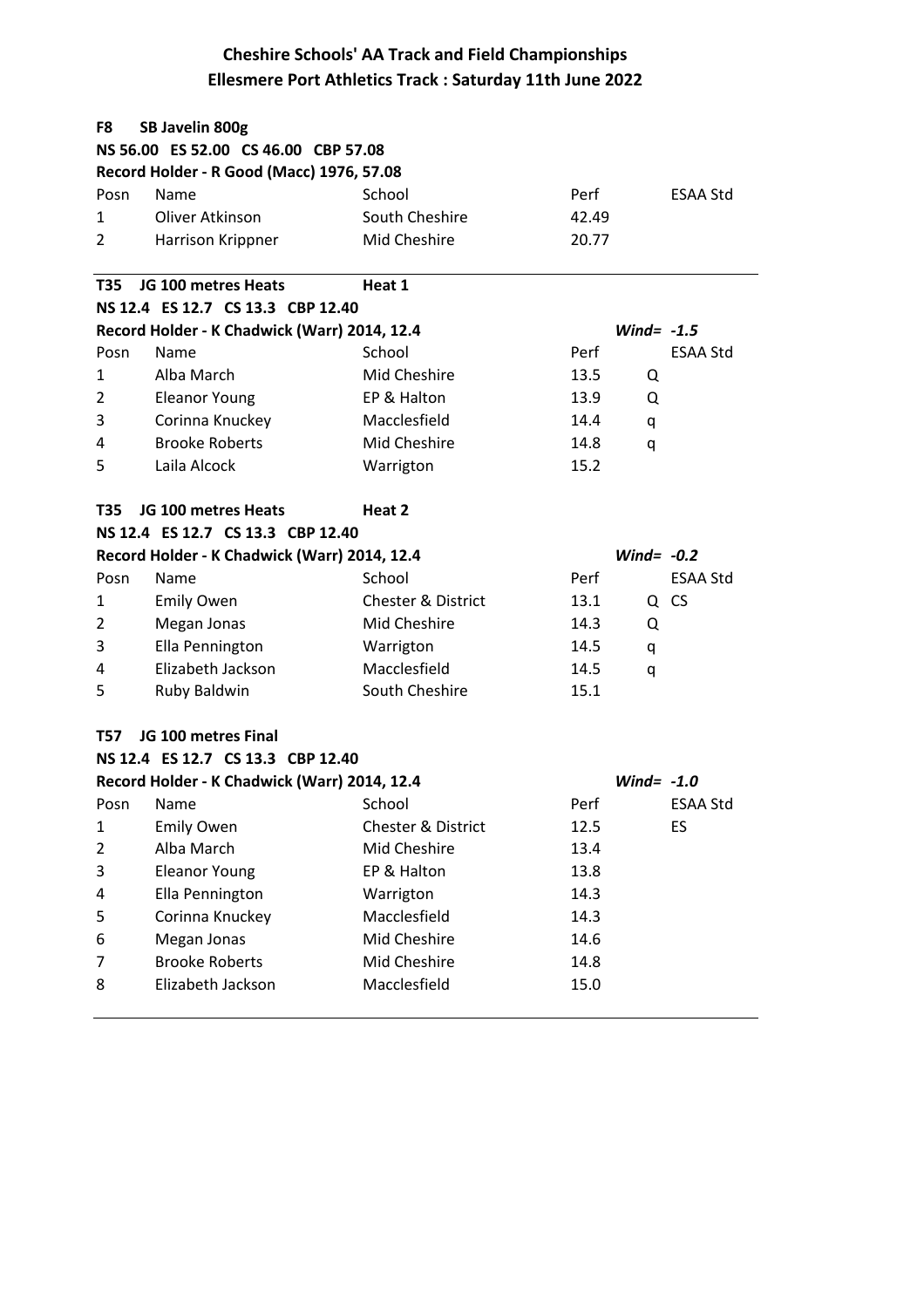| T53            | JG 200 metres Final                             |                               |      |                 |
|----------------|-------------------------------------------------|-------------------------------|------|-----------------|
|                | NS 25.5 ES 26.2 CS 27.6 CBP 25.50               |                               |      |                 |
|                | Record Holder - J Parry (Warr) 1977, 25.5       |                               |      | $Wind =$        |
| Posn           | Name                                            | School                        | Perf | ESAA Std        |
| 1              | Natalia Nield                                   | Macclesfield                  | 28.4 |                 |
| $\overline{2}$ | <b>Tianna Allday</b>                            | EP & Halton                   | 28.8 |                 |
| 3              | <b>Alex Sayers</b>                              | Mid Cheshire                  | 29.2 |                 |
| 4              | Katie Locke                                     | Mid Cheshire                  | 30.1 |                 |
| 5              | Emma Halliday                                   | EP & Halton                   | 31.3 |                 |
| <b>T18</b>     | JG 300 metres Heats                             | Heat 1                        |      |                 |
|                | NS 41.0 ES 42.0 CS 44.0 CBP 40.30               |                               |      |                 |
|                | Record Holder - Ashley Nemits (Warr) 2018, 40.3 |                               |      |                 |
| Posn           | Name                                            | School                        | Perf | <b>ESAA Std</b> |
| 1              | Keira Evans                                     | South Cheshire                | 49.2 | Q               |
| $\overline{2}$ | Chloe Sherwin                                   | South Cheshire                | 50.2 | Q               |
| 3              | <b>Emily Edgar</b>                              | South Cheshire                | 51.6 | q               |
| 4              | Emma Whiston                                    | Warrigton                     | 52.3 |                 |
| 5              | Poppy Ward                                      | South Cheshire                | 55.6 |                 |
| T18            | JG 300 metres Heats                             | Heat 2                        |      |                 |
|                | NS 41.0 ES 42.0 CS 44.0 CBP 40.30               |                               |      |                 |
|                | Record Holder - Ashley Nemits (Warr) 2018, 40.3 |                               |      |                 |
| Posn           | Name                                            | School                        | Perf | ESAA Std        |
| 1              | Ellie Barker                                    | Warrigton                     | 46.1 | Q               |
| 2              | <b>Felicity Garnett</b>                         | <b>Chester &amp; District</b> | 47.5 | Q               |
| 3              | <b>Elise Fawkes</b>                             | Mid Cheshire                  | 48.7 | q               |
| 4              | Polly Thomason                                  | Mid Cheshire                  | 50.3 | q               |
| 5              | <b>Fleur Parsons</b>                            | Mid Cheshire                  | 51.7 | q               |
| T27            | JG 300 metres Final                             |                               |      |                 |
|                | NS 41.0 ES 42.0 CS 44.0 CBP 40.30               |                               |      |                 |
|                | Record Holder - Ashley Nemits (Warr) 2018, 40.3 |                               |      |                 |
| Posn           | Name                                            | School                        | Perf | ESAA Std        |
| 1              | <b>Ellie Barker</b>                             | Warrigton                     | 45.9 |                 |
| $\overline{2}$ | <b>Felicity Garnett</b>                         | Chester & District            | 47.3 |                 |
| 3              | <b>Elise Fawkes</b>                             | Mid Cheshire                  | 48.3 |                 |
| 4              | Keira Evans                                     | South Cheshire                | 48.9 |                 |
| 5              | Chloe Sherwin                                   | South Cheshire                | 54.5 |                 |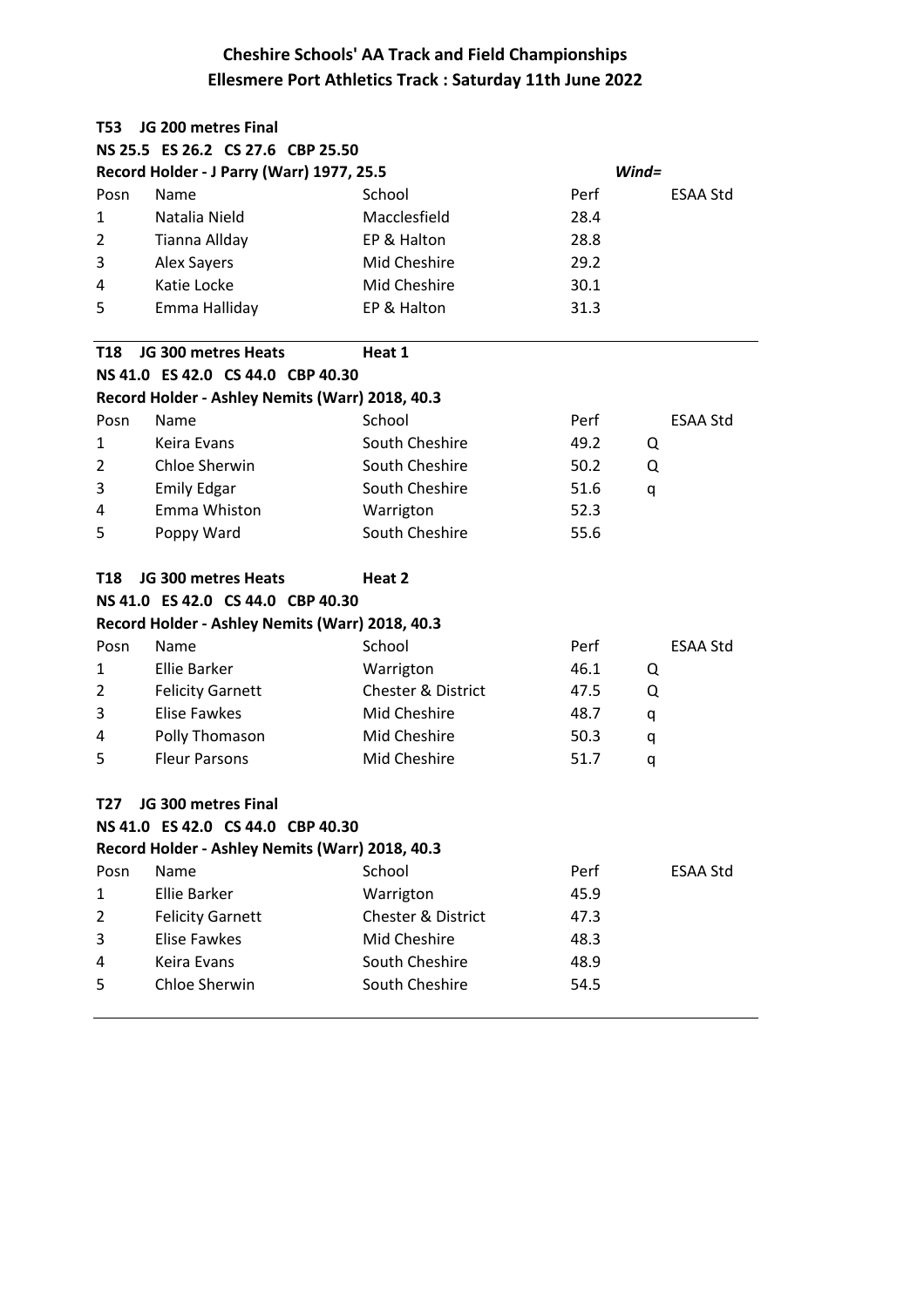| T20            | JG 800 metres Heats                                | Heat 1                        |             |                 |
|----------------|----------------------------------------------------|-------------------------------|-------------|-----------------|
|                | NS 2:15.0 ES 2:19.0 CS 2:29.0 CBP 2:16.40          |                               |             |                 |
|                | Record Holder - Steffi Moss (Macc) 2016, 2:16.4    |                               |             |                 |
| Posn           | Name                                               | School                        | Perf        | <b>ESAA Std</b> |
| $\mathbf{1}$   | <b>Esme Heavey</b>                                 | Warrigton                     | 2:29.6<br>Q |                 |
| 2              | Mia O'Donnell                                      | South Cheshire                | 2:39.5<br>Q |                 |
| 3              | Lalli Brown                                        | Macclesfield                  | 2:41.6<br>q |                 |
| 4              | Olivia Welch                                       | South Cheshire                | 2:42.9<br>q |                 |
| 5              | <b>Jess Randall Smith</b>                          | Macclesfield                  | 2:49.5      |                 |
| 6              | Nina Knowles                                       | Macclesfield                  | 2:59.6      |                 |
| T20            | JG 800 metres Heats                                | Heat 2                        |             |                 |
|                | NS 2:15.0 ES 2:19.0 CS 2:29.0 CBP 2:16.40          |                               |             |                 |
|                | Record Holder - Steffi Moss (Macc) 2016, 2:16.4    |                               |             |                 |
| Posn           | Name                                               | School                        | Perf        | <b>ESAA Std</b> |
| 1              | <b>Ruby Phillips</b>                               | EP & Halton                   | 2:32.5<br>Q |                 |
| $\overline{2}$ | <b>Bailey Hughes</b>                               | EP & Halton                   | 2:33.0<br>Q |                 |
| 3              | <b>Charlotte King</b>                              | Mid Cheshire                  | 2:36.3<br>q |                 |
| 4              | <b>Emma Nevett</b>                                 | <b>Chester &amp; District</b> | 2:46.3<br>q |                 |
| 5              | Lauren Weedall                                     | Mid Cheshire                  | 2:51.9      |                 |
| 6              | Kate Sullivan                                      | South Cheshire                | 3:13.7      |                 |
| T47            | JG 800 metres Final                                |                               |             |                 |
|                | NS 2:15.0 ES 2:19.0 CS 2:29.0 CBP 2:16.40          |                               |             |                 |
|                | Record Holder - Steffi Moss (Macc) 2016, 2:16.4    |                               |             |                 |
| Posn           | Name                                               | School                        | Perf        | <b>ESAA Std</b> |
| $\mathbf{1}$   | <b>Ruby Phillips</b>                               | EP & Halton                   | 2:21.9      | <b>CS</b>       |
| $\overline{2}$ | <b>Bailey Hughes</b>                               | EP & Halton                   | 2:22.7      | <b>CS</b>       |
| 3              | <b>Esme Heavey</b>                                 | Warrigton                     | 2:23.5      | <b>CS</b>       |
| 4              | <b>Charlotte King</b>                              | Mid Cheshire                  | 2:23.6      | <b>CS</b>       |
| 5              | Mia O'Donnell                                      | South Cheshire                | 2:43.5      |                 |
| T14            | JG 1500 metres Final                               |                               |             |                 |
|                | NS 4:40.0 ES 4:48.0 CS 5:10.0 CBP 4:39.00          |                               |             |                 |
|                | Record Holder - Holly Weedall (Mches) 2018, 4:39.0 |                               |             |                 |
| Posn           | Name                                               | School                        | Perf        | ESAA Std        |
| 1              | Eva Jha                                            | Mid Cheshire                  | 4:40.3      | ES              |
| 2              | Imogen Wharton                                     | Warrigton                     | 4:42.1      | ES              |
| 3              | Erin Carney                                        | Mid Cheshire                  | 5:16.2      |                 |
| 4              | Zoe Broughton                                      | Mid Cheshire                  | 5:18.7      |                 |
| 5              | Sofia Preece                                       | South Cheshire                | 5:24.0      |                 |
| 6              | Eva Mion                                           | Macclesfield                  | 5:26.7      |                 |
| 7              | Lucie Thornton                                     | <b>Chester &amp; District</b> | 5:27.9      |                 |
| 8              | Amelie Pryor                                       | <b>Chester &amp; District</b> | 5:47.0      |                 |
| 9              | <b>Beth Davenport</b>                              | South Cheshire                | 5:53.9      |                 |
| 10             | Eadie Jones                                        | South Cheshire                | 5:54.9      |                 |
| 11             | Neave Stanway                                      | Macclesfield                  | 5:58.3      |                 |
| 12             | Lauren Cox                                         | South Cheshire                | 6:14.8      |                 |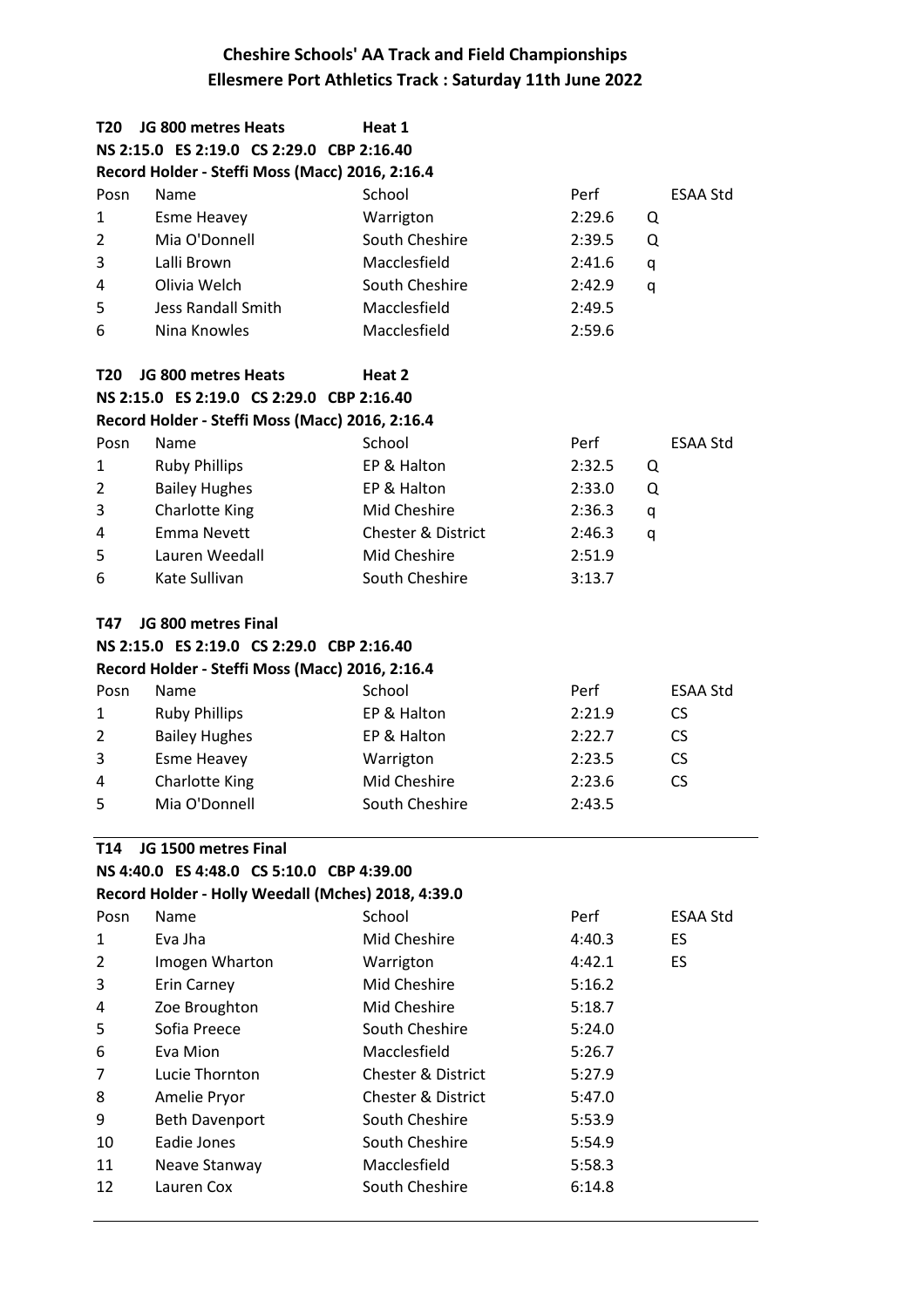| T23                              | JG 75 metres Hurdles (76.2cm) Final                    |                               |          |                 |  |  |  |
|----------------------------------|--------------------------------------------------------|-------------------------------|----------|-----------------|--|--|--|
|                                  | NS 11.4 ES 11.7 CS 12.8 CBP 11.30                      |                               |          |                 |  |  |  |
|                                  | Record Holder - Megan Corker (EP & Halton) (2019) 11.3 |                               | $Wind =$ |                 |  |  |  |
| Posn                             | Name                                                   | School                        | Perf     | ESAA Std        |  |  |  |
| 1                                | Macy Brett                                             | EP & Halton                   | 12.6     | <b>CS</b>       |  |  |  |
| $\overline{2}$                   | Chloe Mason                                            | South Cheshire                | 13.0     |                 |  |  |  |
| 3                                | Georgie Davies                                         | <b>Chester &amp; District</b> | 16.6     |                 |  |  |  |
| F5                               | JG Long Jump                                           |                               |          |                 |  |  |  |
|                                  | NS 5.25 ES 5.15 CS 4.65 CBP 5.81                       |                               |          |                 |  |  |  |
|                                  | Record Holder - A Williams (Chest) 2012, 5.81          |                               |          |                 |  |  |  |
| Posn                             | Name                                                   | School                        | Perf     | <b>ESAA Std</b> |  |  |  |
| 1                                | Lucy McKay                                             | <b>Chester &amp; District</b> | 4.51     |                 |  |  |  |
| 2                                | <b>Grace Holmes</b>                                    | Mid Cheshire                  | 4.12     |                 |  |  |  |
| 3                                | Isabella Woods                                         | South Cheshire                | 4.10     |                 |  |  |  |
| 4                                | Zara Jenkinson                                         | <b>Chester &amp; District</b> | 4.03     |                 |  |  |  |
| 5                                | Eva Pearson                                            | Mid Cheshire                  | 3.67     |                 |  |  |  |
| 6                                | Sophie Curbishley                                      | Mid Cheshire                  | 3.60     |                 |  |  |  |
| F <sub>24</sub>                  | JG High Jump                                           |                               |          |                 |  |  |  |
| NS 1.65 ES 1.59 CS 1.45 CBP 1.68 |                                                        |                               |          |                 |  |  |  |
|                                  | Record Holder - C Wright (MidChes) 1998, 1.68          |                               |          |                 |  |  |  |
| Posn                             | Name                                                   | School                        | Perf     | <b>ESAA Std</b> |  |  |  |
| 1                                | Emma Farmer                                            | Macclesfield                  | 1.43     |                 |  |  |  |
| 2                                | Holly Bosworth                                         | <b>Chester &amp; District</b> | 1.35     |                 |  |  |  |
| 3                                | Rebecca Butterworth                                    | Macclesfield                  | 1.35     |                 |  |  |  |
| 4                                | <b>Holly Moore</b>                                     | Macclesfield                  | 1.35     |                 |  |  |  |
| 5                                | <b>Ellie Stammers</b>                                  | <b>Chester &amp; District</b> | 1.30     |                 |  |  |  |
| 6                                | <b>Connie Shrieves</b>                                 | Mid Cheshire                  | 1.20     |                 |  |  |  |
| 7                                | Teresa Davidson                                        | <b>Chester &amp; District</b> | 1.15     |                 |  |  |  |
| <b>F10</b>                       | JG Shot 3Kg                                            |                               |          |                 |  |  |  |
|                                  | NS 11.20 ES 10.60 CS 9.25 CBP 9.47                     |                               |          |                 |  |  |  |
|                                  | Record Holder - Cerys Thomasson (SChes), 2018, 9.47    |                               |          |                 |  |  |  |
| Posn                             | Name                                                   | School                        | Perf     | ESAA Std        |  |  |  |
| 1                                | Fraya-Lea Boone                                        | <b>South Cheshire</b>         | 9.73     | <b>CS/CBP</b>   |  |  |  |
| 2                                | <b>Ruby Martin</b>                                     | South Cheshire                | 8.16     |                 |  |  |  |
| 3                                | Lola Sadler                                            | Mid Cheshire                  | 7.92     |                 |  |  |  |
| 4                                | Abigail Bridges                                        | Mid Cheshire                  | 7.18     |                 |  |  |  |
| 5                                | Poppy Fletcher                                         | Macclesfield                  | 7.09     |                 |  |  |  |
| 6                                | Chola Dakin                                            | Mid Cheshire                  | 6.87     |                 |  |  |  |
| 7                                | Lola Wilkins                                           | South Cheshire                | 6.35     |                 |  |  |  |
| 8                                | Kiara Smith                                            | Macclesfield                  | 6.10     |                 |  |  |  |
| 9                                | Lore Omotosho                                          | Warrigton                     | 3.72     |                 |  |  |  |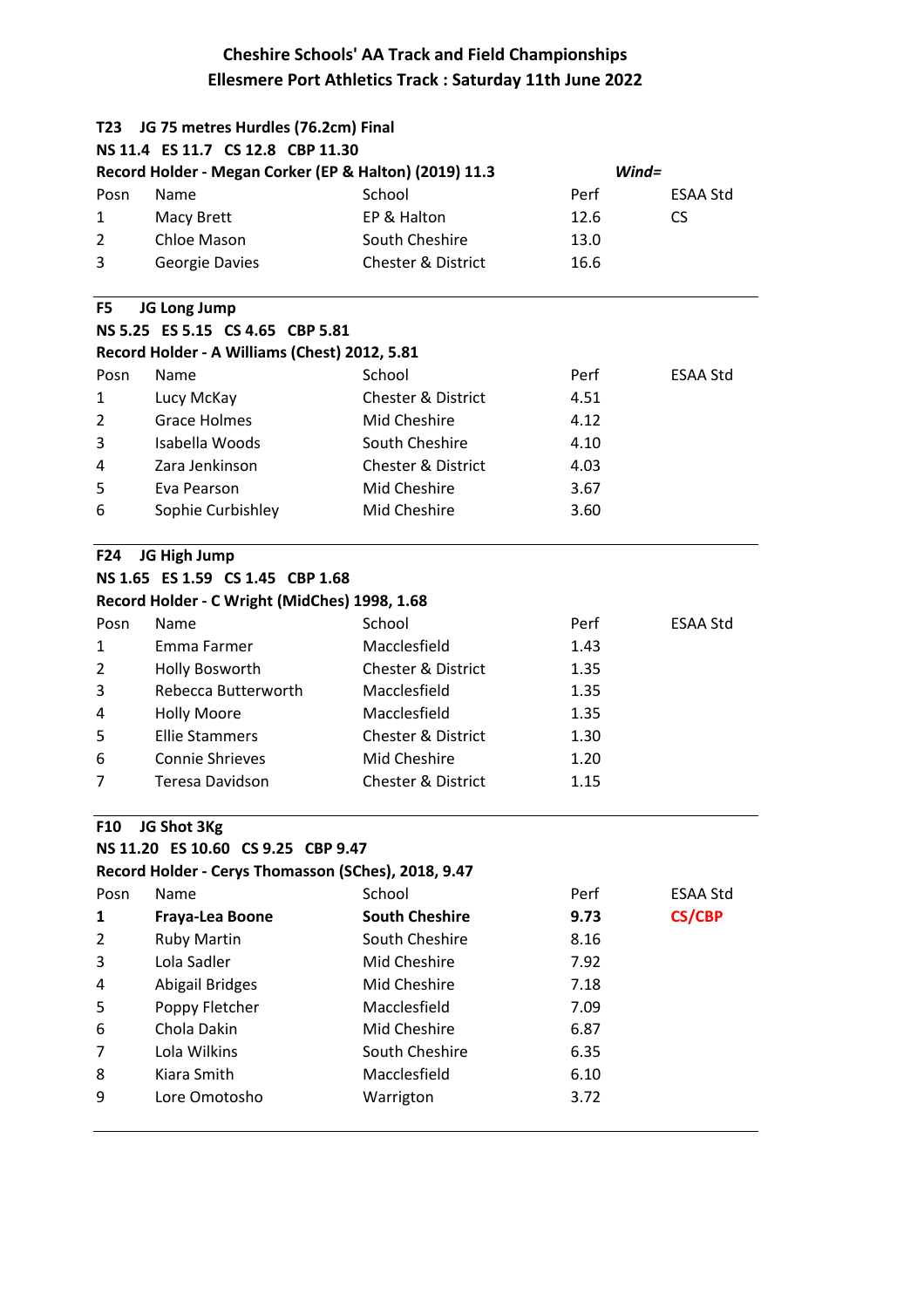| <b>F15</b>     | JG Javelin 500g                                  |                               |              |                 |  |
|----------------|--------------------------------------------------|-------------------------------|--------------|-----------------|--|
|                | NS 36.00 ES 34.00 CS 27.50 CBP 43.07             |                               |              |                 |  |
|                | Record Holder - Emma Howe (Chest) 2015, 43.07    |                               |              |                 |  |
| Posn           | Name                                             | School                        | Perf         | ESAA Std        |  |
| $\mathbf{1}$   | Harriet Wheeler                                  | <b>Chester &amp; District</b> | 40.85        | <b>NS</b>       |  |
| 2              | Abigail Smith                                    | Macclesfield                  | 21.21        |                 |  |
| 3              | Caitlin McKendrick                               | Mid Cheshire                  | 20.20        |                 |  |
| 4              | <b>Emily Danson</b>                              | Macclesfield                  | 19.49        |                 |  |
| 5              | Elisha Carter                                    | South Cheshire                | 18.38        |                 |  |
| 6              | Ellie Butterfield                                | South Cheshire                | 16.94        |                 |  |
| 7              | Lois Jones-Hamilton                              | South Cheshire                | 14.08        |                 |  |
| 8              | <b>Bella Varley</b>                              | South Cheshire                | 13.60        |                 |  |
| <b>F32</b>     | JG Discus 1Kg                                    |                               |              |                 |  |
|                | NS 30.00 ES 27.00 CS 23.00 CBP 33.96             |                               |              |                 |  |
|                | Record Holder - K Quinn (Macc) 1988, 33.96       |                               |              |                 |  |
| Posn           | Name                                             | School                        | Perf         | <b>ESAA Std</b> |  |
| 1              | Freya Stamper-Clark                              | Mid Cheshire                  | 16.93        |                 |  |
| 2              | Evie Kelly                                       | Mid Cheshire                  | 16.38        |                 |  |
| 3              | Katie Farmer                                     | Macclesfield                  | 16.35        |                 |  |
| F <sub>2</sub> | JG Hammer 3Kg                                    |                               |              |                 |  |
|                | NS 44.00 ES 36.00 CS 30.00 CBP 44.29             |                               |              |                 |  |
|                | Record Holder - Evie Tipping (Chest) 2017, 44.29 |                               |              |                 |  |
| Posn           | Name                                             | School                        | Perf         | <b>ESAA Std</b> |  |
| 1              | Kara Stoll                                       | <b>Chester &amp; District</b> | 33.83        | <b>CS</b>       |  |
| 2              | Millie Edgerton                                  | Macclesfield                  | 29.58        |                 |  |
| 3              | Alice Buckley                                    | South Cheshire                | 21.22        |                 |  |
| 4              | <b>Maisie Seed</b>                               | Warrigton                     | 20.95        |                 |  |
| T59            | IG 100 metres Final                              |                               |              |                 |  |
|                | NS 12.2 ES 12.5 CS 13.0 CBP 12.20                |                               |              |                 |  |
|                | Record Holder - J Ripley (Halton) 1988, 12.2     |                               | Wind= $-1.6$ |                 |  |
| Posn           | Name                                             | School                        | Perf         | <b>ESAA Std</b> |  |
| 1              | Yasmin Smith                                     | <b>Chester &amp; District</b> | 13.1         |                 |  |
| 2              | Ellie-Ann Tuitt-Williams                         | Warrigton                     | 13.7         |                 |  |
| 3              | Libbie O'Connor                                  | South Cheshire                | 13.9         |                 |  |
| 4              | Isla Forrest                                     | EP & Halton                   | 14.8         |                 |  |
| 5              | Tahlia Bowcock                                   | Mid Cheshire                  | 15.0         |                 |  |
| 6              | Mia Stafford                                     | Mid Cheshire                  | 15.2         |                 |  |
| 7              | Phoebe Davidson                                  | Macclesfield                  | 15.3         |                 |  |
| 8              | Misk Al-Bayatti                                  | South Cheshire                | 15.6         |                 |  |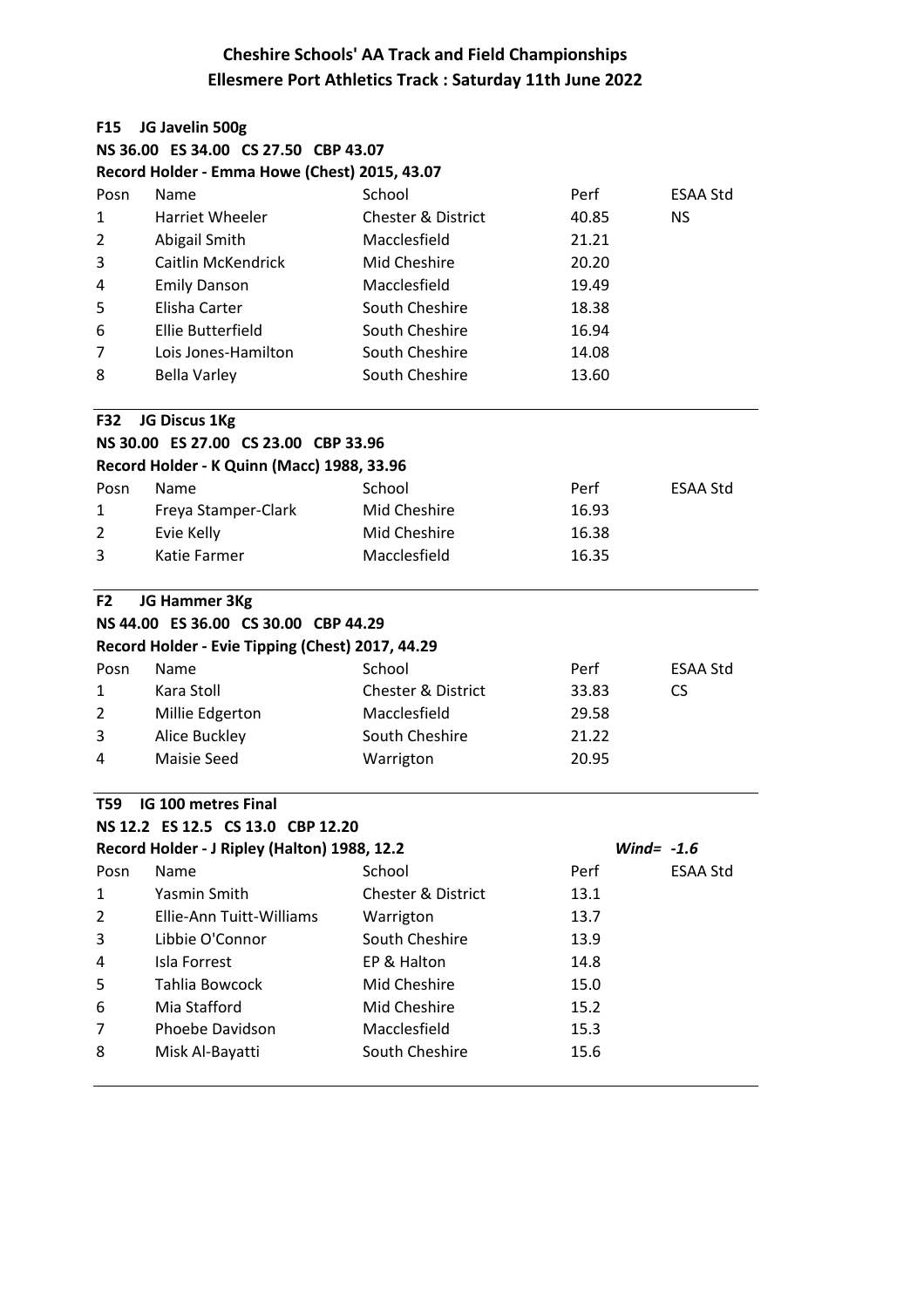| <b>IG 200 metres Final</b><br>T <sub>55</sub> |                                                              |                               |        |                 |  |  |  |  |
|-----------------------------------------------|--------------------------------------------------------------|-------------------------------|--------|-----------------|--|--|--|--|
|                                               | NS 25.1 ES 25.8 CS 27.0 CBP 25.00                            |                               |        |                 |  |  |  |  |
|                                               | Record Holder - H Roscoe (Halton) 1996, 25.0<br>Wind= $-0.1$ |                               |        |                 |  |  |  |  |
| Posn                                          | Name                                                         | School                        | Perf   | <b>ESAA Std</b> |  |  |  |  |
| 1                                             | Abigail Jeavons                                              | <b>Chester &amp; District</b> | 28.2   |                 |  |  |  |  |
| $\overline{2}$                                | Amelie Watkins                                               | Mid Cheshire                  | 29.3   |                 |  |  |  |  |
| 3                                             | Mia Bruce                                                    | Macclesfield                  | 30.0   |                 |  |  |  |  |
| 4                                             | Hana Wiley                                                   | <b>Chester &amp; District</b> | 30.5   |                 |  |  |  |  |
| T <sub>28</sub>                               | <b>IG 300 metres Final</b>                                   |                               |        |                 |  |  |  |  |
|                                               | NS 40.1 ES 41.0 CS 44.8 CBP 39.90                            |                               |        |                 |  |  |  |  |
|                                               | Record Holder - H Jones (SChes) 2005, 39.9                   |                               |        |                 |  |  |  |  |
| Posn                                          | Name                                                         | School                        | Perf   | <b>ESAA Std</b> |  |  |  |  |
| 1                                             | Sasha Khayat                                                 | Macclesfield                  | 43.8   | <b>CS</b>       |  |  |  |  |
| $\overline{2}$                                | Harriet Ornsby                                               | <b>Chester &amp; District</b> | 45.3   |                 |  |  |  |  |
| 3                                             | Ella Walton                                                  | <b>Chester &amp; District</b> | 46.3   |                 |  |  |  |  |
| 4                                             | <b>Harriet Bell</b>                                          | Warrigton                     | 46.9   |                 |  |  |  |  |
| 5                                             | Mia Shepherd                                                 | Mid Cheshire                  | 48.1   |                 |  |  |  |  |
| 6                                             | Abbie Walker                                                 | Mid Cheshire                  | 48.5   |                 |  |  |  |  |
| <b>IG 800 metres Final</b><br>T49             |                                                              |                               |        |                 |  |  |  |  |
|                                               | NS 2:13.0 ES 2:16.0 CS 2:25.0 CBP 2:13.70                    |                               |        |                 |  |  |  |  |
|                                               | Record Holder - L McCabe (MidChes) 1996, 2:13.7              |                               |        |                 |  |  |  |  |
| Posn                                          | Name                                                         | School                        | Perf   | <b>ESAA Std</b> |  |  |  |  |
| 1                                             | Jessica Lark                                                 | <b>Chester &amp; District</b> | 2:16.6 | <b>CS</b>       |  |  |  |  |
| $\overline{2}$                                | Carys Roberts                                                | <b>Chester &amp; District</b> | 2:19.0 | <b>CS</b>       |  |  |  |  |

| 3  | Aimee Phillips    | EP & Halton                   | 2:22.6 |    |
|----|-------------------|-------------------------------|--------|----|
| 4  | Rebecca Dillworth | Macclesfield                  | 2:24.7 | CS |
| -5 | Sophie Harding    | Mid Cheshire                  | 2:27.4 |    |
| -6 | Evie Paget        | Mid Cheshire                  | 2:40.8 |    |
| 7  | Cerys Howles      | South Cheshire                | 2:47.3 |    |
| 8  | Olivia Stockton   | <b>Chester &amp; District</b> | 2:55.7 |    |

#### **T5 IG 1500 metres Final**

```
NS 4:39.0 ES 4:45.0 CS 5:04.0 CBP 4:38.50
```

|              | סכוטנוד וטט טודטונ טט טונדוד כם טוננטוד כוו  |                               |        |                 |  |  |
|--------------|----------------------------------------------|-------------------------------|--------|-----------------|--|--|
|              | Record Holder - K Lowry (SChes) 2015, 4:38.5 |                               |        |                 |  |  |
| Posn         | Name                                         | School                        | Perf   | <b>ESAA Std</b> |  |  |
| $\mathbf{1}$ | Lucie Davies                                 | Warrigton                     | 5:03.8 | CS              |  |  |
| $2^{\circ}$  | <b>Emily Hunt</b>                            | <b>Chester &amp; District</b> | 5:32.8 |                 |  |  |
| 3            | Eleanor Boyd                                 | Macclesfield                  | 5:41.1 |                 |  |  |
| 4            | Molly Roberts                                | Mid Cheshire                  | 5:54.9 |                 |  |  |
| 5            | Lucy Dykins                                  | Macclesfield                  | 6:06.4 |                 |  |  |
|              |                                              |                               |        |                 |  |  |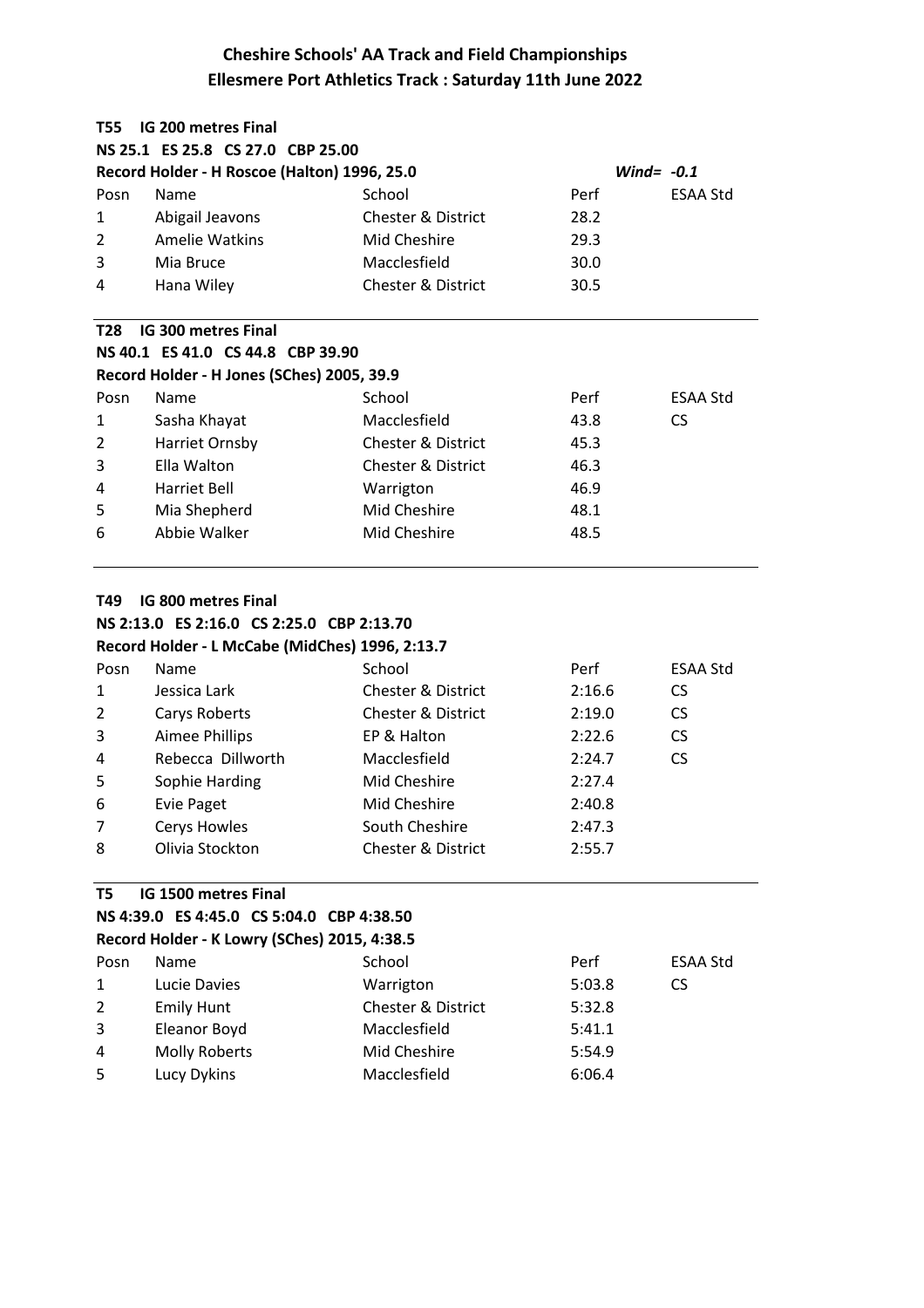| T <sub>9</sub>  | IG 3000 metres Final                                           |                                               |              |                 |
|-----------------|----------------------------------------------------------------|-----------------------------------------------|--------------|-----------------|
|                 | NS 10:10.0 ES 10:20.0 CS 10:50.0 CBP 10:17.20                  |                                               |              |                 |
|                 | Record Holder - Eden O'Dea (Chester & District) (2019) 10:17.2 |                                               |              |                 |
| Posn            | Name                                                           | School                                        | Perf         | <b>ESAA Std</b> |
| 1               | Hope Smith                                                     | South Cheshire                                | 10:41.3      | <b>CS</b>       |
| $\overline{2}$  | Molly Ibbs                                                     | South Cheshire                                | 12:20.7      |                 |
|                 |                                                                |                                               |              |                 |
| T24             | IG 80 metres Hurdles (76.2cm) Final                            |                                               |              |                 |
|                 | NS 11.6 ES 12.0 CS 13.0 CBP 11.70                              |                                               |              |                 |
|                 | Record Holder - S Strong (Macc) 1975, 11.7                     |                                               | Wind= $0.0$  |                 |
| Posn            | Name                                                           | School                                        | Perf         | ESAA Std        |
| 1               | Ruby Wisbey                                                    | <b>Chester &amp; District</b>                 | 12.4         | CS.             |
| 2               | Evie Schofield                                                 | Warrigton                                     | 12.5         | <b>CS</b>       |
| 3               | Freya Jackson                                                  | <b>Mid Cheshire</b>                           | 15.0         |                 |
| T4              | IG 300 metres Hurdles (76.2cm) Final                           |                                               |              |                 |
|                 | NS 45.0 ES 46.4 CS 50.0 CBP 44.90                              |                                               |              |                 |
|                 | Record Holder - C Esegbona (Sches) 2015, 44.9                  |                                               |              |                 |
| Posn            | Name                                                           | School                                        | Perf         | <b>ESAA Std</b> |
| 1               | Mia Walker                                                     | <b>Chester &amp; District</b>                 | 44.3         | <b>NS</b>       |
|                 |                                                                |                                               |              |                 |
| F <sub>19</sub> | <b>IG Long Jump</b>                                            |                                               |              |                 |
|                 | NS 5.50 ES 5.35 CS 4.80 CBP 5.72                               |                                               |              |                 |
|                 | Record Holder - A Williams (Chest) 2015, 5.72                  |                                               |              |                 |
| Posn            | Name                                                           | School                                        | Perf         | <b>ESAA Std</b> |
| 1               | Lucy Salter                                                    | South Cheshire                                | 5.32         | <b>CS</b>       |
| 2               | <b>Scarlett Stapleton</b>                                      | Mid Cheshire                                  | 4.51         |                 |
| 3               | Milly Jackson                                                  | Mid Cheshire                                  | 4.14         |                 |
| 4               | Carys Manson                                                   | <b>Chester &amp; District</b>                 | 3.96         |                 |
| 5               | Evie Jones                                                     | <b>Chester &amp; District</b>                 | 3.95         |                 |
| 6               | Chloe Hibbert-Green                                            | Mid Cheshire                                  | 3.83         |                 |
| 7               | <b>Holly Stuart</b>                                            | <b>Chester &amp; District</b>                 | 3.66         |                 |
| <b>F18</b>      | IG High Jump                                                   |                                               |              |                 |
|                 | NS 1.70 ES 1.64 CS 1.52 CBP 1.74                               |                                               |              |                 |
|                 | Record Holder - C Wright (MidChes) 2000, 1.74                  |                                               |              |                 |
| Posn            | Name                                                           | School                                        | Perf         | ESAA Std        |
| $\mathbf{1}$    | Thea Brown                                                     | Macclesfield                                  | 1.65         | <b>ES</b>       |
| 2               | Seren Redfearn                                                 | Macclesfield                                  | 1.50         |                 |
| 3               |                                                                |                                               |              |                 |
|                 | Charlotte Falzon                                               |                                               |              |                 |
| 4               |                                                                | Mid Cheshire                                  | 1.35         |                 |
| 5               | Sienna Stacey<br><b>Phoebe Marshall</b>                        | <b>Chester &amp; District</b><br>Macclesfield | 1.25<br>1.20 |                 |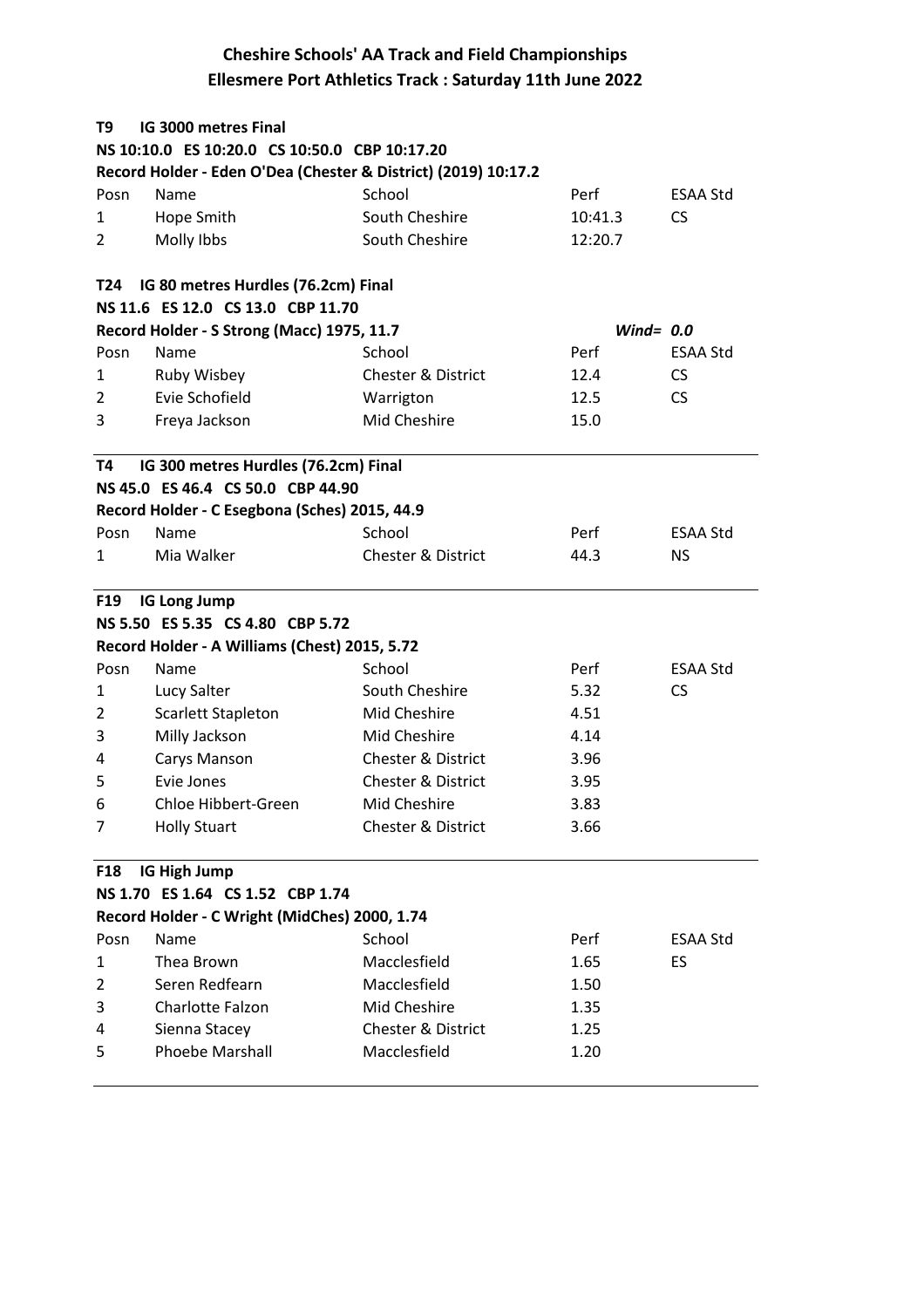| F6                  | <b>IG Triple Jump</b>                             |                               |       |                 |  |
|---------------------|---------------------------------------------------|-------------------------------|-------|-----------------|--|
|                     | NS 11.20 ES 10.90 CS 10.00 CBP 11.52              |                               |       |                 |  |
|                     | Record Holder - H Hewitson (MidChes) 2006, 11.52  |                               |       |                 |  |
| Posn                | Name                                              | School                        | Perf  | ESAA Std        |  |
| 1                   | Holly Jeffs                                       | South Cheshire                | 9.92  |                 |  |
| $\overline{2}$      | <b>Rosie Fox</b>                                  | Mid Cheshire                  | 8.71  |                 |  |
| 3                   | Dot Bodimeade                                     | Macclesfield                  | 8.65  |                 |  |
| 4                   | Lara White                                        | Mid Cheshire                  | 8.57  |                 |  |
| 5                   | Millie Richardson                                 | Mid Cheshire                  | 7.86  |                 |  |
| <b>F27</b>          | IG Shot 3Kg                                       |                               |       |                 |  |
|                     | NS 12.70 ES 11.60 CS 10.00 CBP 11.08              |                               |       |                 |  |
|                     | Record Holder - S McGonigle (ElPort) 2015, 11.08  |                               |       |                 |  |
| Posn                | Name                                              | School                        | Perf  | <b>ESAA Std</b> |  |
| 1                   | Sara Pearson                                      | <b>EP &amp; Halton</b>        | 12.07 | <b>ES/CBP</b>   |  |
| 2                   | Bea Wilshaw                                       | Macclesfield                  | 10.29 | CS.             |  |
| 3                   | Ellie Jackson                                     | Mid Cheshire                  | 8.15  |                 |  |
| 4                   | Carys Todd                                        | <b>Chester &amp; District</b> | 7.65  |                 |  |
| 5                   | Kiera Owen                                        | <b>Chester &amp; District</b> | 7.33  |                 |  |
| 6                   | Freya Richards                                    | <b>Chester &amp; District</b> | 6.59  |                 |  |
| 7                   | Lucy Duffin                                       | Macclesfield                  | 5.29  |                 |  |
| F26                 | IG Javelin 500g                                   |                               |       |                 |  |
|                     | NS 41.00 ES 38.00 CS 33.00 CBP 46.34              |                               |       |                 |  |
|                     | Record Holder - Emma Howe (Chest) 2017, 46.34     |                               |       |                 |  |
| Posn                | Name                                              | School                        | Perf  | <b>ESAA Std</b> |  |
| 1                   | <b>Scarlett Jones</b>                             | Mid Cheshire                  | 22.45 |                 |  |
| 2                   | Alexa Byrne                                       | <b>Chester &amp; District</b> | 18.41 |                 |  |
| 3                   | Chloe Bedford                                     | Mid Cheshire                  | 16.82 |                 |  |
| F9                  | <b>IG Discus 1Kg</b>                              |                               |       |                 |  |
|                     | NS 37.00 ES 33.00 CS 27.00 CBP 45.10              |                               |       |                 |  |
|                     | Record Holder - V Watson 1975, 45.10              |                               |       |                 |  |
| Posn                | Name                                              | School                        | Perf  | ESAA Std        |  |
| 1                   | Charlotte Braka                                   | South Cheshire                | 21.98 |                 |  |
| 2                   | Kaci Wainman                                      | South Cheshire                | 21.91 |                 |  |
| 3                   | Mollie Stamper-Clark                              | Mid Cheshire                  | 19.69 |                 |  |
| 4                   | Natalia Doe                                       | Mid Cheshire                  | 19.55 |                 |  |
| 5                   | <b>Tia Turner</b>                                 | <b>Chester &amp; District</b> | 18.51 |                 |  |
| 6                   | <b>Holly Cartwright</b>                           | <b>Chester &amp; District</b> | 17.09 |                 |  |
| 7                   | Lily Knight                                       | Mid Cheshire                  | 16.09 |                 |  |
| IG Hammer 3Kg<br>F3 |                                                   |                               |       |                 |  |
|                     | NS 53.00 ES 48.00 CS 38.00 CBP 50.70              |                               |       |                 |  |
|                     | Record Holder - Evie Tipping (MChes), 2018, 50.70 |                               |       |                 |  |
| Posn                | Name                                              | School                        | Perf  | ESAA Std        |  |
| 1                   | <b>Scarlett Moss Turner</b>                       | Warrigton                     | 45.14 | <b>CS</b>       |  |
| 2                   | Toni Omotosho                                     | Warrigton                     | 22.36 |                 |  |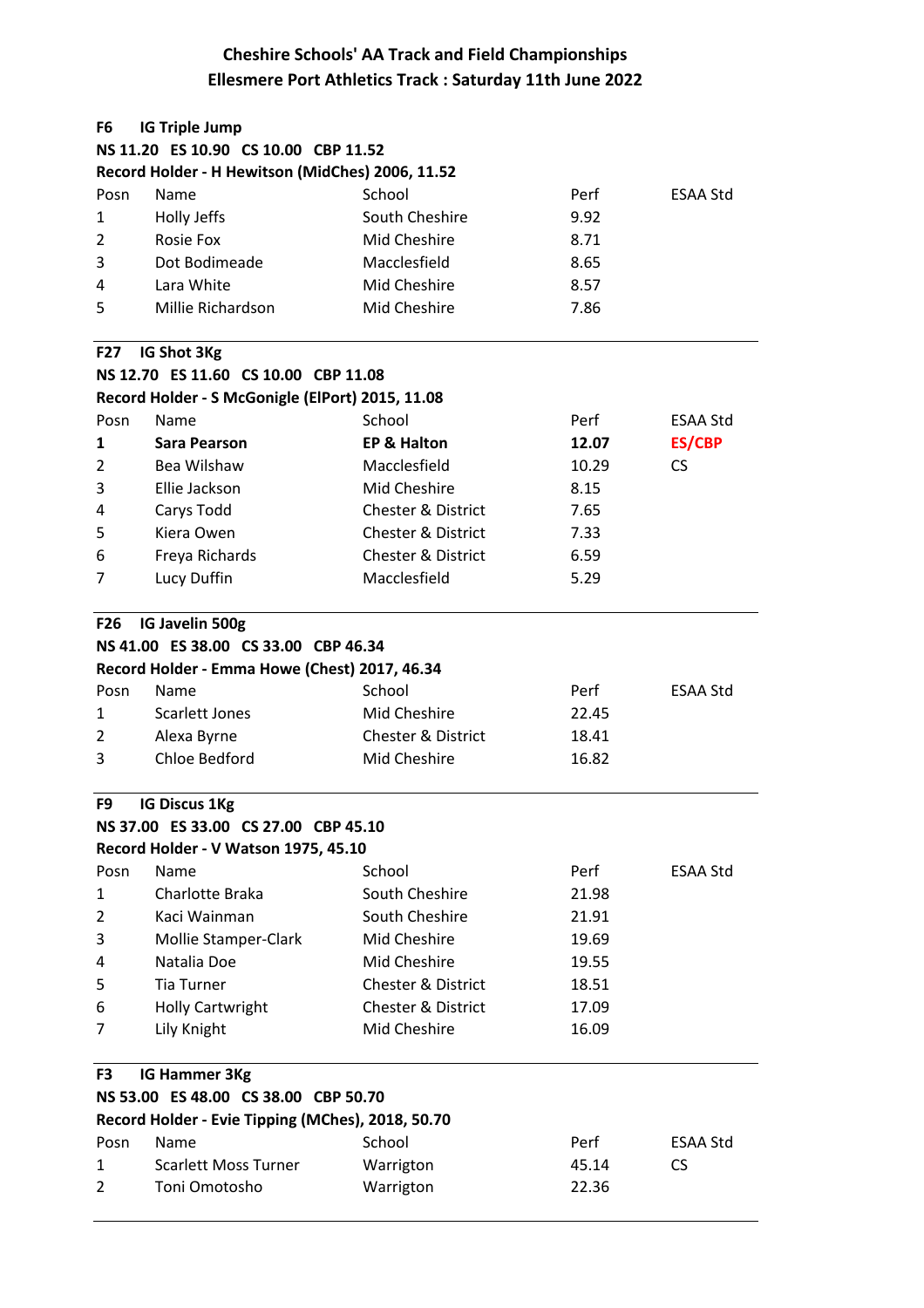| <b>SG 100 metres Final</b><br>T39                                                   |                                                  |                |            |                 |  |  |  |  |
|-------------------------------------------------------------------------------------|--------------------------------------------------|----------------|------------|-----------------|--|--|--|--|
| NS 12.1 ES 12.4 CS 13.0 CBP 12.00                                                   |                                                  |                |            |                 |  |  |  |  |
| Record Holder - A Wilson (Macc) 1975, R Bulpitt (ElPort) 1988, 12.0<br>Wind= $+0.2$ |                                                  |                |            |                 |  |  |  |  |
| Posn                                                                                | Name                                             | School         | Perf       | <b>ESAA Std</b> |  |  |  |  |
| 1                                                                                   | Sophia Rowlinson                                 | Warrigton      | 14.5       |                 |  |  |  |  |
| 2                                                                                   | Abbie Birchenough                                | South Cheshire | 15.0       |                 |  |  |  |  |
| T41                                                                                 | SG 400 metres Final                              |                |            |                 |  |  |  |  |
| NS 57.0 ES 58.3 CS 61.0 CBP 56.60                                                   |                                                  |                |            |                 |  |  |  |  |
|                                                                                     | Record Holder - H Jones (SChes) 2006, 56.6       |                |            |                 |  |  |  |  |
| Posn                                                                                | Name                                             | School         | Perf       | <b>ESAA Std</b> |  |  |  |  |
| 1                                                                                   | <b>Ashley Nemits</b>                             | Warrigton      | 56.3       | NS.             |  |  |  |  |
| <b>T51</b>                                                                          | SG 800 metres Final                              |                |            |                 |  |  |  |  |
|                                                                                     | NS 2:12.0 ES 2:15.0 CS 2:25.0 CBP 2:09.40        |                |            |                 |  |  |  |  |
|                                                                                     | Record Holder - H Timmins (MidChes) 2007, 2:09.4 |                |            |                 |  |  |  |  |
| Posn                                                                                | Name                                             | School         | Perf       | <b>ESAA Std</b> |  |  |  |  |
| 1                                                                                   | Ellen Turnbull                                   | Warrigton      | 2:35.8     |                 |  |  |  |  |
| $\overline{2}$                                                                      | Jasmine Jones                                    | Warrigton      | 3:19.2     |                 |  |  |  |  |
| T45                                                                                 | SG 1500 metres Final                             |                |            |                 |  |  |  |  |
|                                                                                     | NS 4:36.0 ES 4:42.0 CS 5:00.0 CBP 4:13.20        |                |            |                 |  |  |  |  |
|                                                                                     | Record Holder - K Hawitt (NChes) 2004, 4:13.2    |                |            |                 |  |  |  |  |
| Posn                                                                                | Name                                             | School         | Perf       | <b>ESAA Std</b> |  |  |  |  |
| 1                                                                                   | <b>Holly Weedall</b>                             | South Cheshire | 4:40.5     | ES              |  |  |  |  |
| $\overline{2}$                                                                      | <b>Grace Roberts</b>                             | South Cheshire | 4:44.5     | <b>CS</b>       |  |  |  |  |
| 3                                                                                   | <b>Ellie Bushell</b>                             | South Cheshire | 4:45.6     | <b>CS</b>       |  |  |  |  |
| 4                                                                                   | Orla Gregory                                     | Mid Cheshire   | 4:56.0     | <b>CS</b>       |  |  |  |  |
| 5                                                                                   | Isobel Ashcroft                                  | Macclesfield   | 4:59.0     | <b>CS</b>       |  |  |  |  |
| 6                                                                                   | Joy Ashcroft                                     | Warrigton      | 5:28.5     |                 |  |  |  |  |
| SG 100 metres Hurdles (84.0cm) Final<br>T12                                         |                                                  |                |            |                 |  |  |  |  |
|                                                                                     | NS 14.6 ES 15.2 CS 16.5 CBP 14.40                |                |            |                 |  |  |  |  |
|                                                                                     | Record Holder - N Davies (MidChes) 1990, 14.4    |                | $Wind =$   |                 |  |  |  |  |
| Posn                                                                                | Name                                             | School         | Perf       | <b>ESAA Std</b> |  |  |  |  |
| 1                                                                                   | Georgia Donald                                   | South Cheshire | <b>DNF</b> |                 |  |  |  |  |
| SG 400 metres Hurdles (76.2cm) Final<br>T1                                          |                                                  |                |            |                 |  |  |  |  |
| NS 64.0 ES 66.0 CS 69.5 CBP 0.00                                                    |                                                  |                |            |                 |  |  |  |  |
|                                                                                     | <b>Record Holder - 0</b>                         |                |            |                 |  |  |  |  |
| Posn                                                                                | Name                                             | School         | Perf       | ESAA Std        |  |  |  |  |
| 1                                                                                   | <b>Hermione Mason</b>                            | Mid Cheshire   | 64.4       | ES              |  |  |  |  |
| 2                                                                                   | Lisa Halliday                                    | Mid Cheshire   | 72.6       |                 |  |  |  |  |